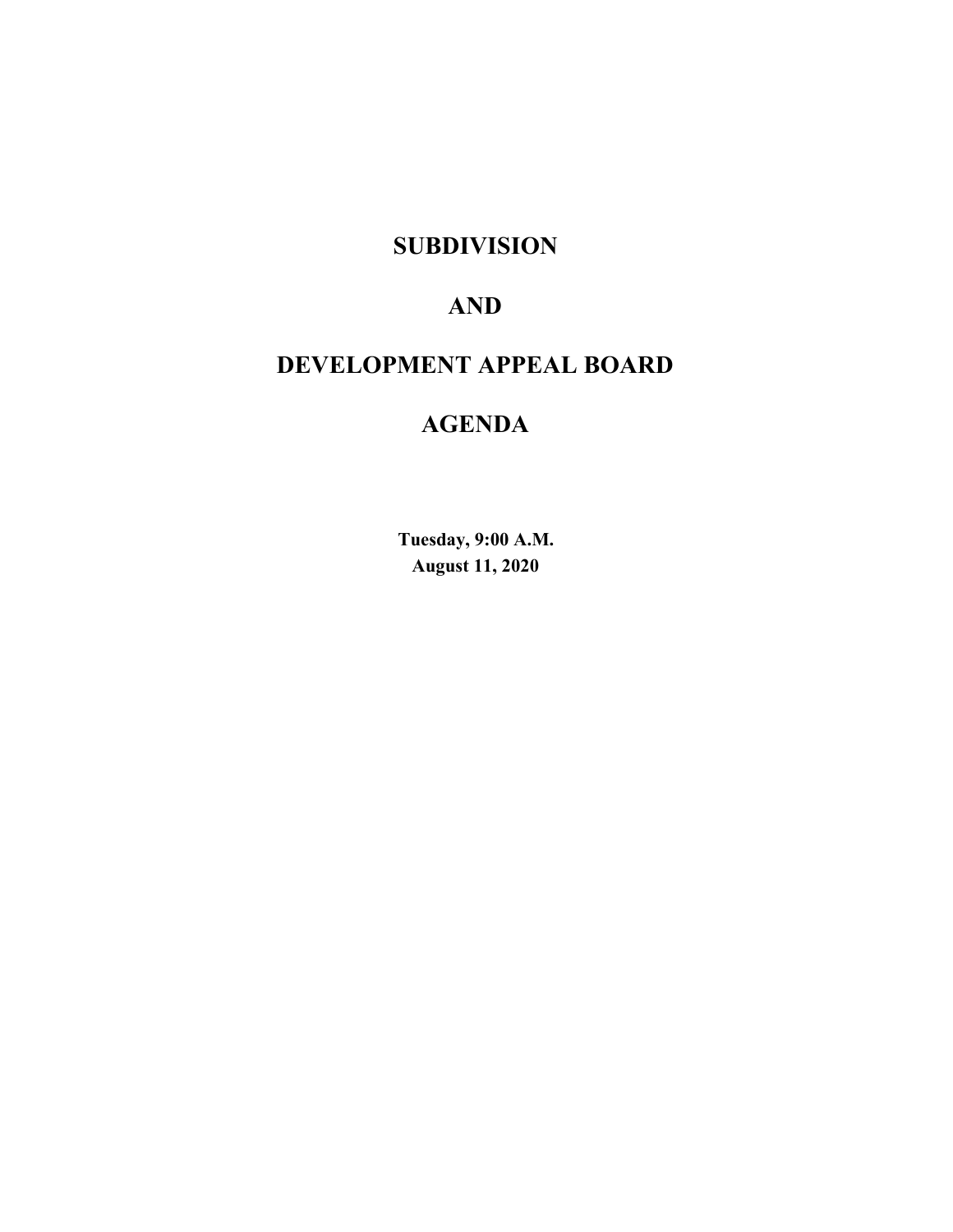|           | NOTE:        |               | Unless otherwise stated, all references to "Section numbers" in this Agenda<br>refer to the authority under the Edmonton Zoning Bylaw 12800.                                    |
|-----------|--------------|---------------|---------------------------------------------------------------------------------------------------------------------------------------------------------------------------------|
|           |              |               | 8722 - Mayday Lane SW<br>Project No.: 365019393-002                                                                                                                             |
|           |              |               | To leave as built a Single Detached House                                                                                                                                       |
| Ш         | 10:30 A.M.   | SDAB-D-20-105 |                                                                                                                                                                                 |
|           |              |               | 8314 - Mayday Link SW<br>Project No.: 365017477-002                                                                                                                             |
|           |              |               | To leave as built a Single Detached House                                                                                                                                       |
| $\rm{II}$ | $10:30$ A.M. | SDAB-D-20-106 |                                                                                                                                                                                 |
|           |              |               | 6504 - 75 Street NW<br>Project No.: 158942333-004                                                                                                                               |
|           |              |               | T <sub>0</sub><br>a Minor Digital Off-premises<br>install<br>Freestanding Sign (2-digital panels 3 metres by<br>6.1 metres facing North/South) (AD MART  <br><b>MEDIA CITY)</b> |
| I         | 9:00 A.M.    | SDAB-D-20-101 |                                                                                                                                                                                 |

## **SUBDIVISION AND DEVELOPMENT APPEAL BOARD**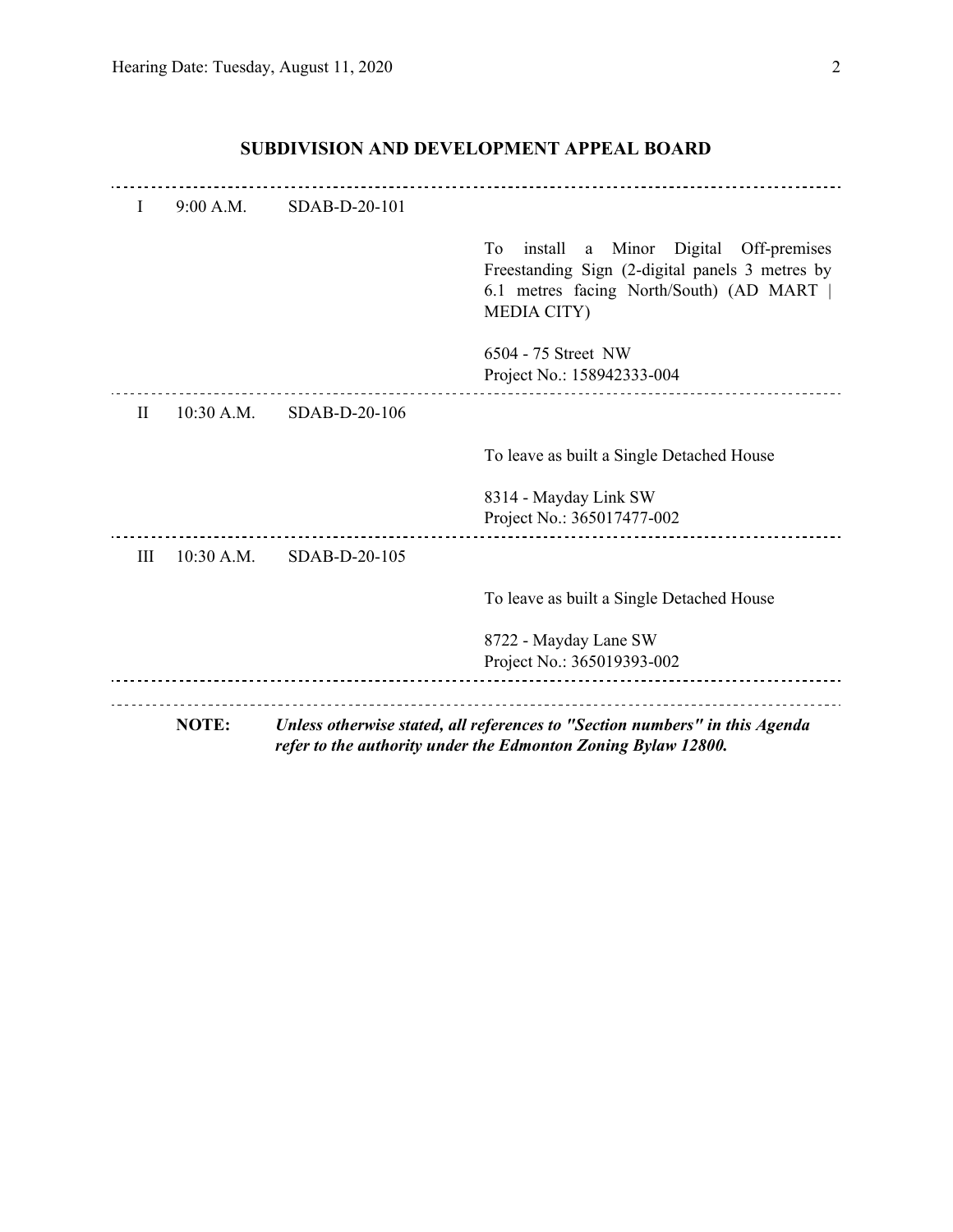#### **ITEM I: 9:00 A.M. FILE: SDAB-D-20-101**

| AN APPEAL FROM THE DECISION OF THE DEVELOPMENT OFFICER   |                                                                                                                                                  |  |  |  |
|----------------------------------------------------------|--------------------------------------------------------------------------------------------------------------------------------------------------|--|--|--|
| <b>APPELLANT:</b>                                        |                                                                                                                                                  |  |  |  |
| <b>APPLICATION NO.:</b>                                  | 158942333-004                                                                                                                                    |  |  |  |
| <b>APPLICATION TO:</b>                                   | Install a Minor Digital Off-premises Freestanding Sign<br>(2-digital panels 3 metres by 6.1 metres facing<br>North/South) (AD MART   MEDIA CITY) |  |  |  |
| <b>DECISION OF THE</b><br>DEVELOPMENT AUTHORITY: Refused |                                                                                                                                                  |  |  |  |
| <b>DECISION DATE:</b>                                    | July 6, 2020                                                                                                                                     |  |  |  |
| <b>DATE OF APPEAL:</b>                                   | July 15, 2020                                                                                                                                    |  |  |  |
| MUNICIPAL DESCRIPTION<br>OF SUBJECT PROPERTY:            | 6504 - 75 Street NW                                                                                                                              |  |  |  |
| <b>LEGAL DESCRIPTION:</b>                                | Plan 8420880 Blk 13 Lot 20                                                                                                                       |  |  |  |
| ZONE:                                                    | (IB) Industrial Business Zone                                                                                                                    |  |  |  |
| <b>OVERLAY:</b>                                          | N/A                                                                                                                                              |  |  |  |
| <b>STATUTORY PLAN:</b>                                   | N/A                                                                                                                                              |  |  |  |
|                                                          |                                                                                                                                                  |  |  |  |

### *Grounds for Appeal*

The Appellant provided the following reasons for appealing the decision of the Development Authority:

The sign located at 6504 75th Street NW was installed over 3 years ago and has never to my knowledge ever had a complaint. The sign is in a heavy industrial area facing 75th Street. The sign in 0.8m above the required height and I feel that this variance is minor in request. In the era that we are in with COVID advertising has been hit hard and we feel that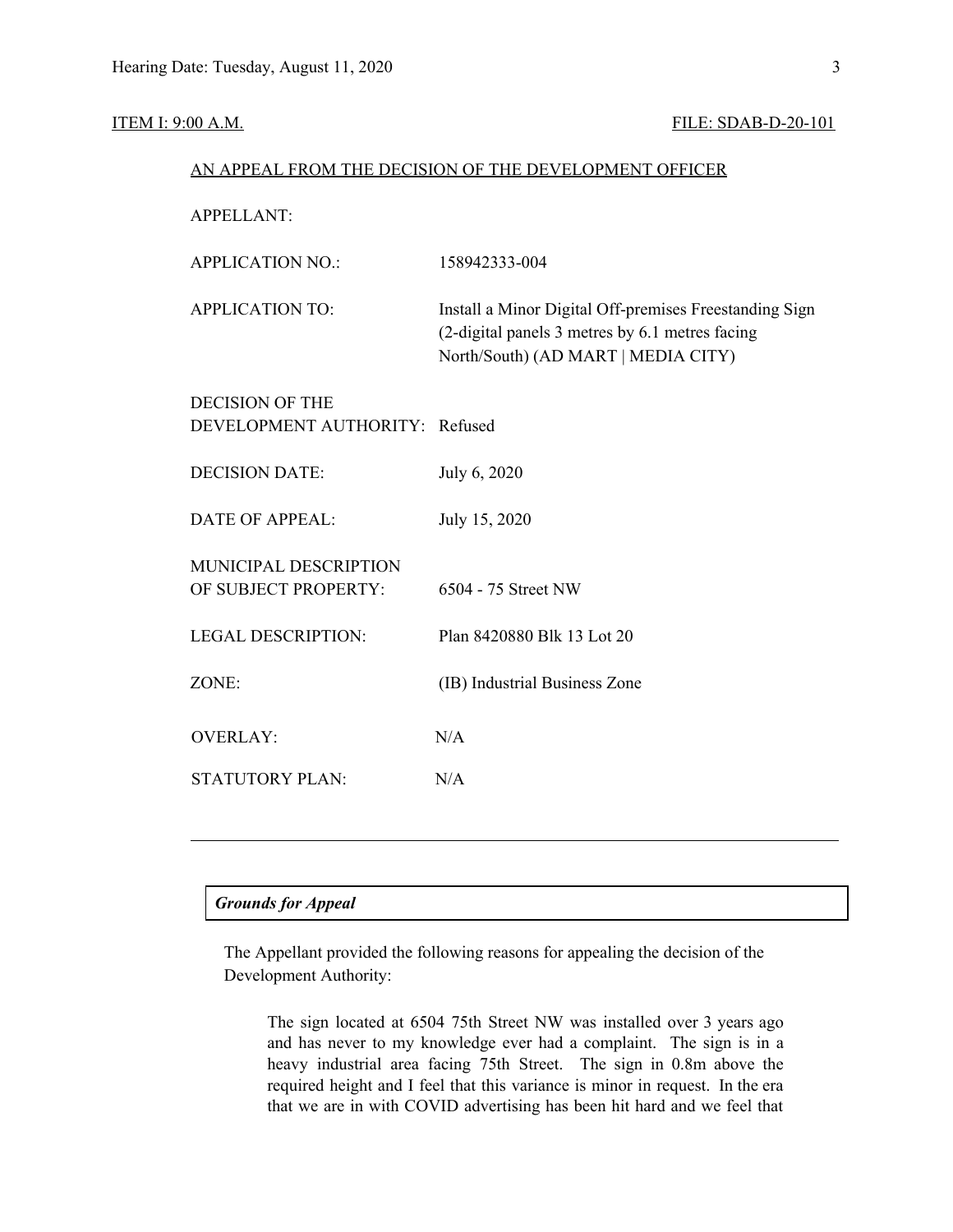as opposed to denying the permit and having Media City take down the sign and cause further hardship to the property owner and company, we feel that this minor variance should be allowed.

*General Matters*

#### **Appeal Information:**

The *Municipal Government Act*, RSA 2000, c M-26 states the following:

#### **Grounds for Appeal**

**685(1)** If a development authority

- (a) fails or refuses to issue a development permit to a person,
- (b) issues a development permit subject to conditions, or
- (c) issues an order under section 645,

the person applying for the permit or affected by the order under section 645 may appeal to the subdivision and development appeal board.

**(2)** In addition to an applicant under subsection (1), any person affected by an order, decision or development permit made or issued by a development authority may appeal to the subdivision and development appeal board.

#### **Appeals**

**686(1)** A development appeal to a subdivision and development appeal board is commenced by filing a notice of the appeal, containing reasons, with the board,

- (a) in the case of an appeal made by a person referred to in section 685(1)
	- (i) with respect to an application for a development permit,
		- (A) within 21 days after the date on which the written decision is given under section 642, or
		- (B) if no decision is made with respect to the application within the 40-day period, or within any extension of that period under section 684, within 21 days after the date the period or extension expires,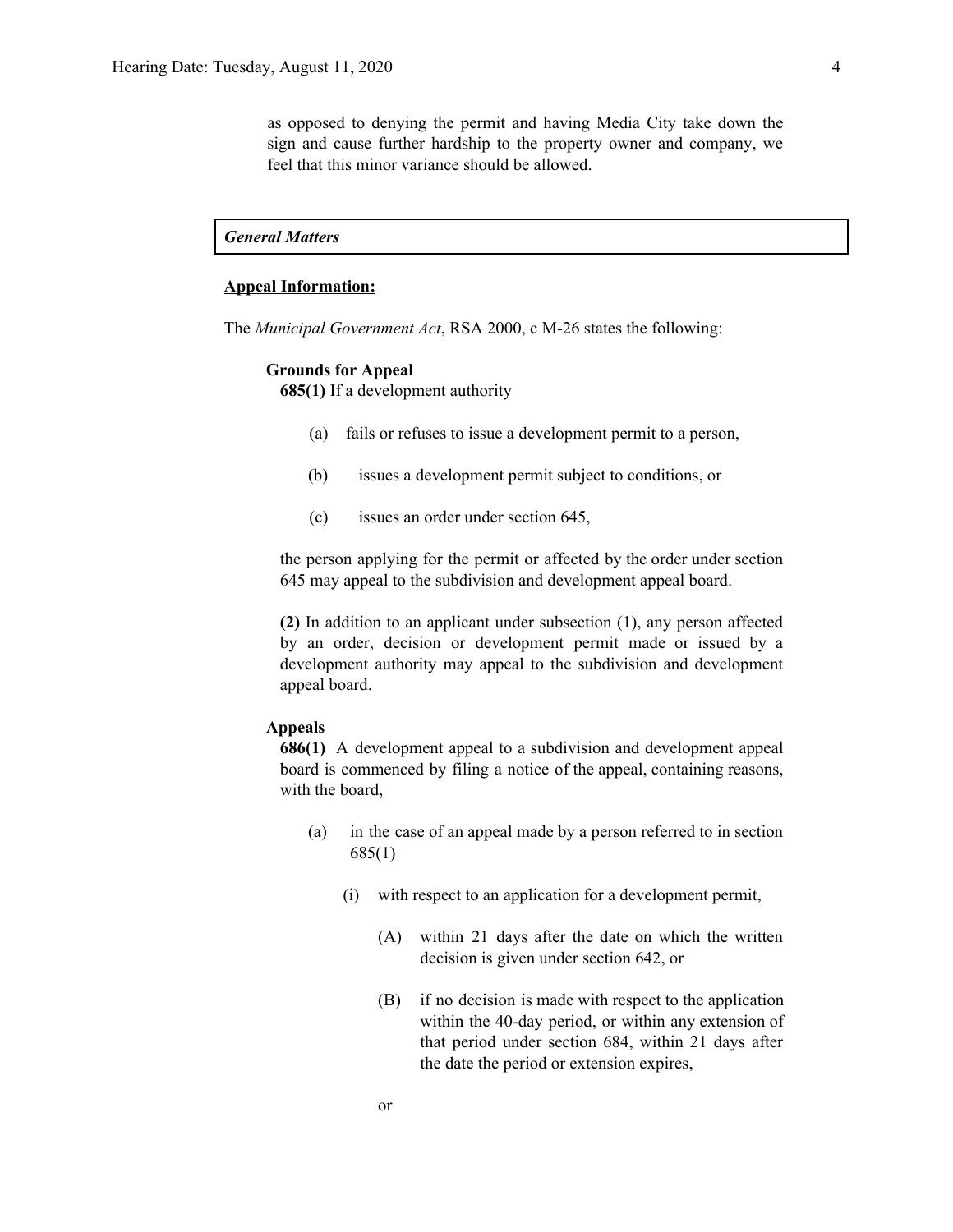- (ii) with respect to an order under section 645, within 21 days after the date on which the order is made, or
- (b) in the case of an appeal made by a person referred to in section 685(2), within 21 days after the date on which the notice of the issuance of the permit was given in accordance with the land use bylaw.

#### **Hearing and Decision**

**687(3)** In determining an appeal, the subdivision and development appeal board

…

- (a.1) must comply with the land use policies;
- (a.2) subject to section 638, must comply with any applicable statutory plans;
- (a.3) subject to clause (d), must comply with any land use bylaw in effect;
- (a.4) must comply with the applicable requirements of the regulations under the *Gaming, Liquor and Cannabis Act* respecting the location of premises described in a cannabis licence and distances between those premises and other premises;
	- …
	- (c) may confirm, revoke or vary the order, decision or development permit or any condition attached to any of them or make or substitute an order, decision or permit of its own;
	- (d) may make an order or decision or issue or confirm the issue of a development permit even though the proposed development does not comply with the land use bylaw if, in its opinion,
		- (i) the proposed development would not
			- (A) unduly interfere with the amenities of the neighbourhood, or
			- (B) materially interfere with or affect the use, enjoyment or value of neighbouring parcels of land,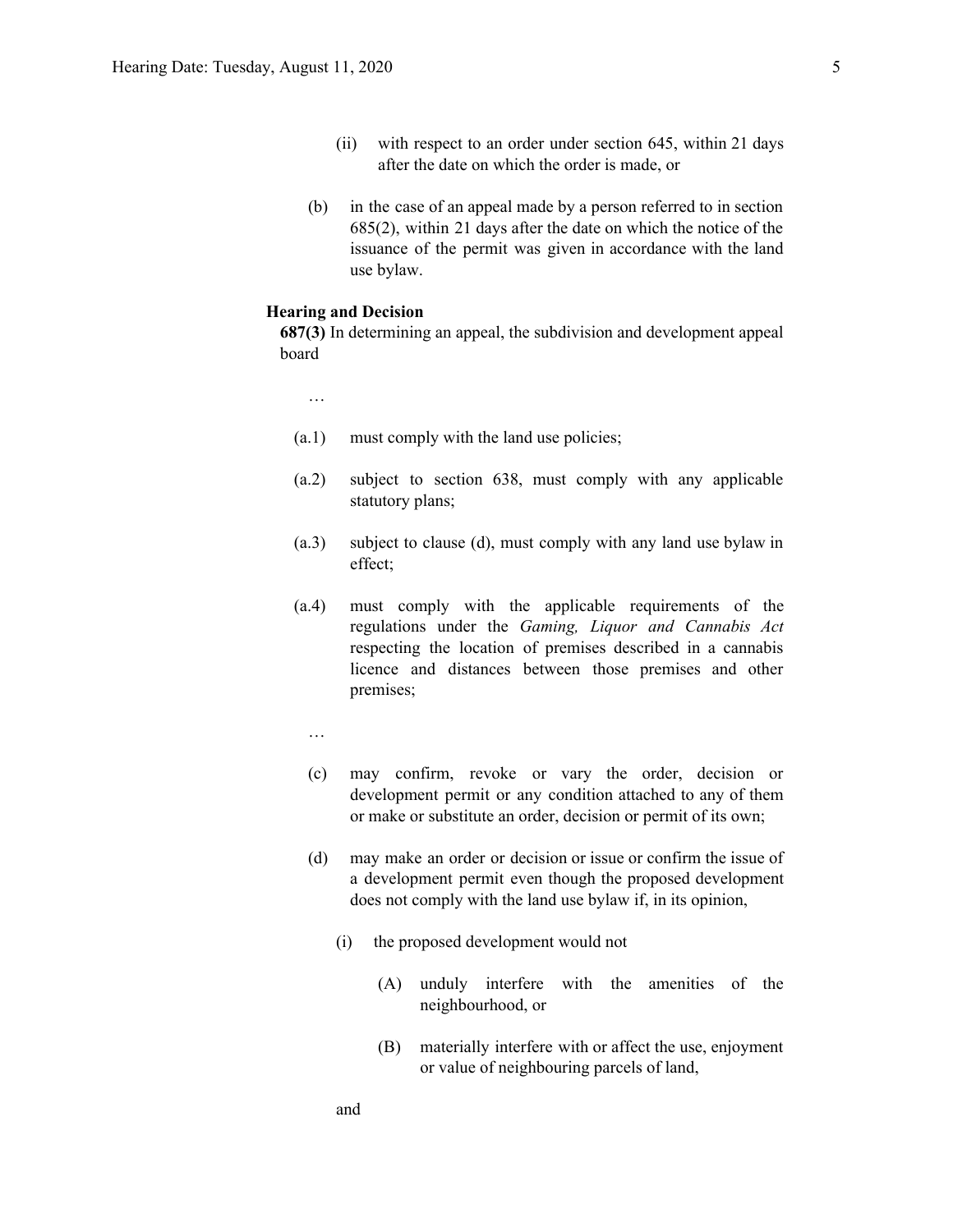(ii) the proposed development conforms with the use prescribed for that land or building in the land use bylaw.

#### **General Provisions from the** *Edmonton Zoning Bylaw:*

Under section 400.3(42), a **Minor Digital Off-premises Sign** is a **Discretionary Use** in the **(IB) Industrial Business Zone**.

Under section 7.9(6), **Minor Digital Off-premises Signs** means:

a Freestanding or Fascia Sign that contains Digital Copy, is a Permanent Sign, displays Off-premises Advertising, and does not include moving effects, message transition effects, video images, or animation.

Under section 6.2, **Digital Copy** means:

the portion of a Sign that contains Copy that is remotely changed on or off Site and incorporates a technology or method allowing the Sign to change Copy without having to manually or mechanically replace the Sign face or its components.

Under section 6.2, a **Freestanding Sign** means "a Sign supported independently of a building."

Under section 6.2, **Off-Premise Sign** means

any Sign displaying Copy that directs attention to a business, activity, product, service or entertainment that cannot be considered as the principal products sold nor a principal business, activity, service or entertainment provided on the premises or Site where the Sign is displayed.

Section 400.1 states that the **General Purpose** of the **(IB) Industrial Business Zone** is:

to provide for industrial businesses that carry out their operations such that no nuisance is created or apparent outside an enclosed building and such that the Zone is compatible with any adjacent non-industrial Zone, and to accommodate limited, compatible non-industrial businesses. This Zone should normally be located on the periphery of industrial areas and adjacent to arterial or major collector roadways.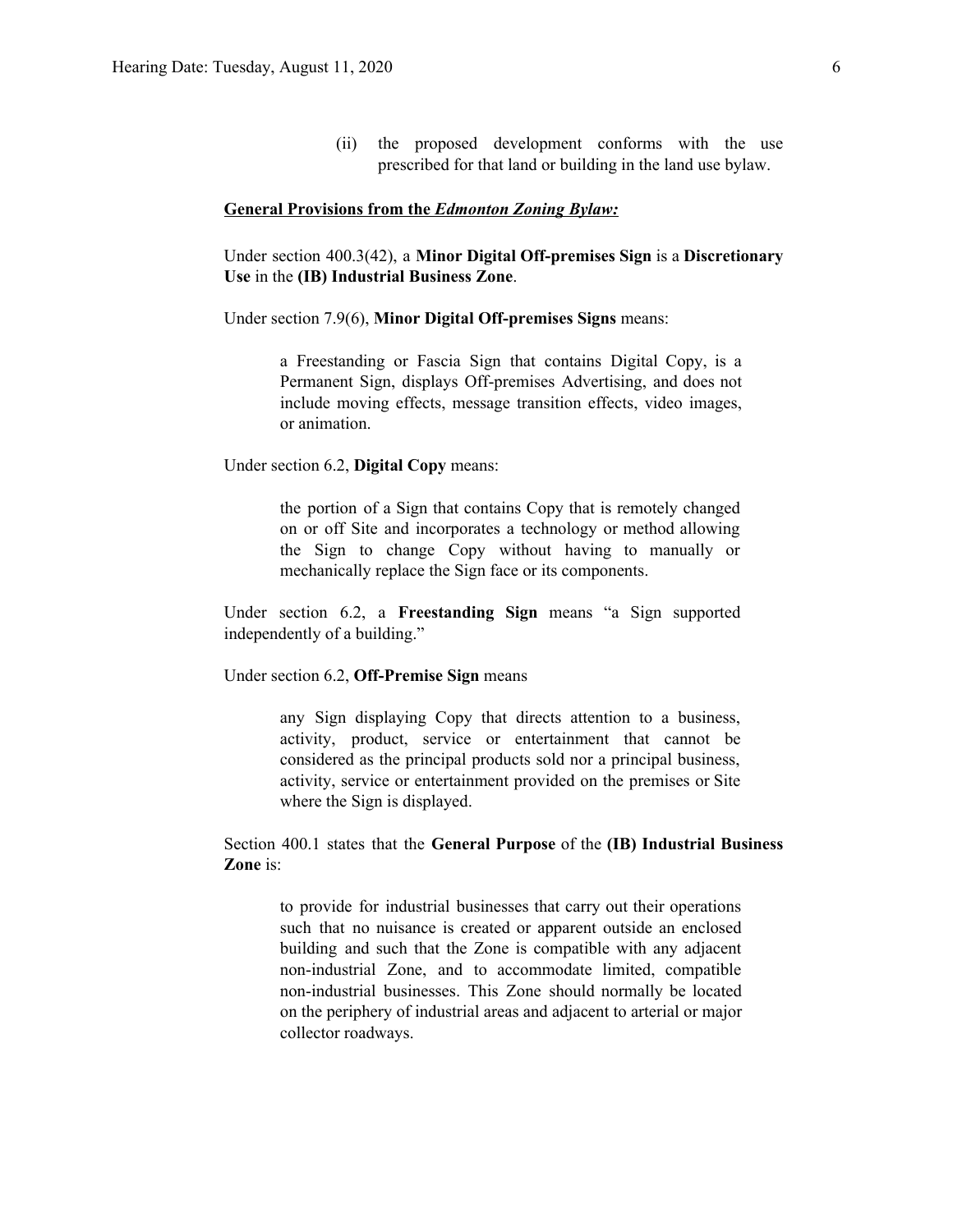#### *Height*

Section 400.4(6) states "Signs shall comply with the regulations found in Schedule 59F."

Schedule 59F.3(6)(b) states "the maximum Height shall be  $8.0 \text{ m}$ ."

Under section 6.2, **Height** Signs means "the vertical distance measured from the finished ground surface directly under the Sign to the highest point of the Sign."

#### **Development Officers Determination**

**1) SECTION 59F.3(6)(b): The maximum height for a Minor Digital Off-premises Sign is 8.0m.**

**Proposed: 8.8m Exceeds by: 0.8m**

[unedited]

Notice to Applicant/Appellant

Provincial legislation requires that the Subdivision and Development Appeal Board issue its official decision in writing within fifteen days of the conclusion of the hearing.

 $\mathcal{L}_\text{max}$  , and the contribution of the contribution of the contribution of the contribution of the contribution of the contribution of the contribution of the contribution of the contribution of the contribution of t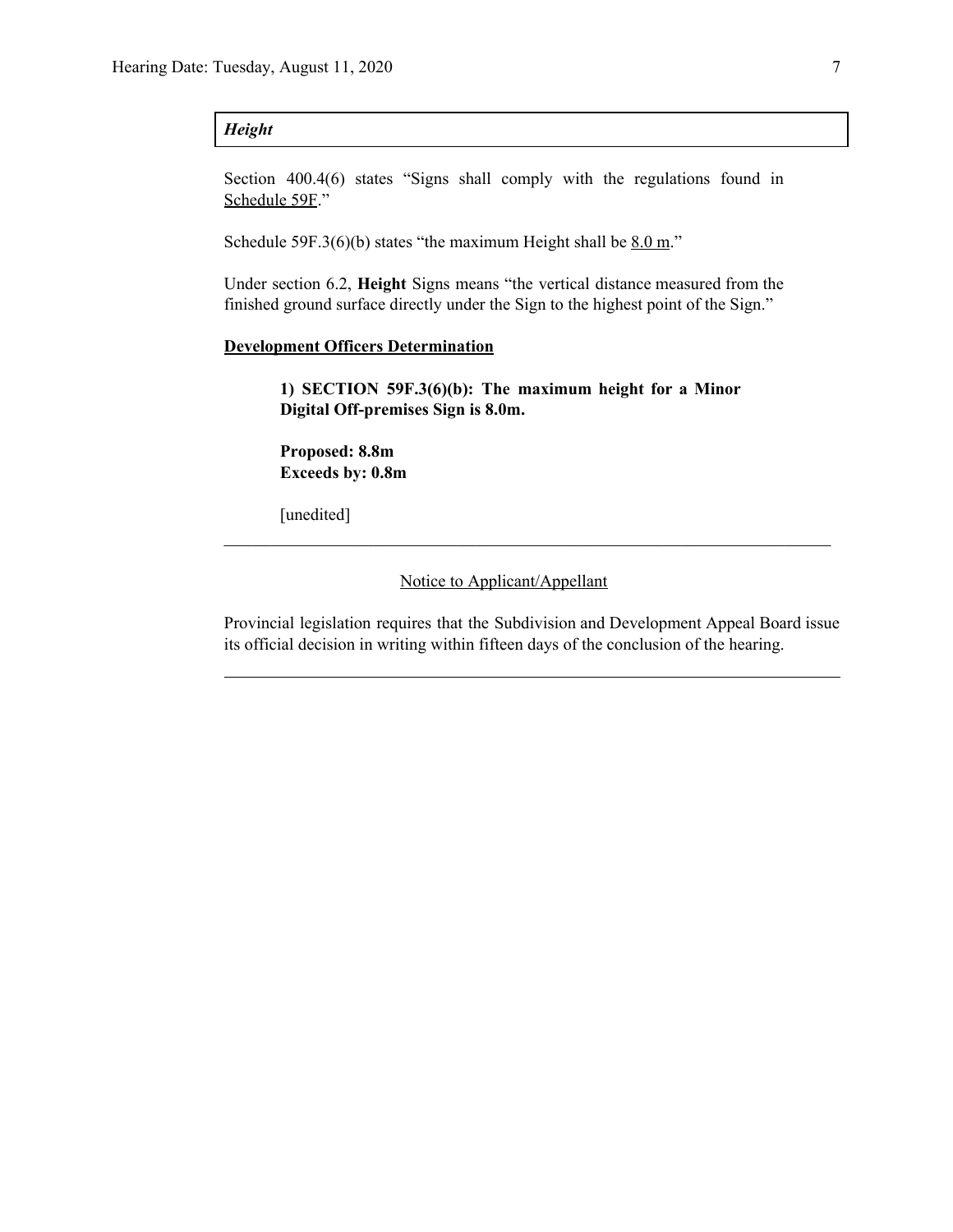| <b>Edmonton</b>             |                                                                                                                                                                               |                                               | <b>Application for</b>         |                                                                       |                            | <b>Application Date:</b><br>Printed:<br>Page: | Project Number: 158942333-004<br>DEC 19, 2019<br>July 6, 2020 at 10:30 AM<br>1 of 2 |
|-----------------------------|-------------------------------------------------------------------------------------------------------------------------------------------------------------------------------|-----------------------------------------------|--------------------------------|-----------------------------------------------------------------------|----------------------------|-----------------------------------------------|-------------------------------------------------------------------------------------|
|                             |                                                                                                                                                                               |                                               |                                | <b>Sign Combo Permit</b>                                              |                            |                                               |                                                                                     |
|                             | This document is a Development Permit Decision for the development application described below.                                                                               |                                               |                                |                                                                       |                            |                                               |                                                                                     |
| Applicant                   |                                                                                                                                                                               |                                               |                                | Property Address(es) and Legal Description(s)                         |                            |                                               |                                                                                     |
|                             |                                                                                                                                                                               |                                               |                                | 6504 - 75 STREET NW                                                   | Plan 8420880 Blk 13 Lot 20 |                                               |                                                                                     |
|                             |                                                                                                                                                                               |                                               |                                |                                                                       |                            |                                               |                                                                                     |
|                             |                                                                                                                                                                               |                                               |                                |                                                                       |                            |                                               |                                                                                     |
|                             |                                                                                                                                                                               |                                               |                                |                                                                       |                            |                                               |                                                                                     |
| <b>Scope of Application</b> |                                                                                                                                                                               |                                               |                                |                                                                       |                            |                                               |                                                                                     |
|                             | To install a Minor Digital Off-premises Freestanding Sign (2-digital panels 3m x 6.1m facing N/S) (AD MART   MEDIA CITY).                                                     |                                               |                                |                                                                       |                            |                                               |                                                                                     |
| <b>Permit Details</b>       |                                                                                                                                                                               |                                               |                                |                                                                       |                            |                                               |                                                                                     |
|                             | ASA Sticker No./Name of Engineer:                                                                                                                                             |                                               |                                | <b>Class of Permit: Class B</b>                                       |                            |                                               |                                                                                     |
| Construction Value: 0       |                                                                                                                                                                               |                                               |                                | Expiry Date:                                                          |                            |                                               |                                                                                     |
|                             |                                                                                                                                                                               |                                               |                                |                                                                       |                            |                                               |                                                                                     |
| Fascia On-premises Sign: 0  | Fascia Off-premises Sign: 0                                                                                                                                                   |                                               |                                | Freestanding Off-premises Sign: 0<br>Freestanding On-premises Sign: 0 |                            |                                               |                                                                                     |
| Roof Off-premises Sign: 0   |                                                                                                                                                                               |                                               |                                | Projecting Off-premises Sign: 0                                       |                            |                                               |                                                                                     |
| Roof On-premises Sign: 0    |                                                                                                                                                                               |                                               |                                | Projecting On-premises Sign: 0                                        |                            |                                               |                                                                                     |
|                             | Minor Digital On-premises Sign: 0                                                                                                                                             |                                               |                                | Replacement Panel on Existing Sign: 0                                 |                            |                                               |                                                                                     |
|                             | Minor Digital Off-premises Sign: 0                                                                                                                                            |                                               |                                | Comprehensive Sign Design: 0                                          |                            |                                               |                                                                                     |
|                             | Minor Digital On/Off-premises Sign: 2                                                                                                                                         |                                               |                                | Major Digital Sign: 0                                                 |                            |                                               |                                                                                     |
| Refused                     | <b>Development Application Decision</b>                                                                                                                                       |                                               |                                |                                                                       |                            |                                               |                                                                                     |
|                             | Issue Date: Jul 06, 2020                                                                                                                                                      | <b>Development Authority: NOORMAN, BRENDA</b> |                                |                                                                       |                            |                                               |                                                                                     |
| <b>Reason for Refusal</b>   | 1) SECTION 59F.3(6)(b): The maximum height for a Minor Digital Off-premises Sign is 8.0m.                                                                                     |                                               |                                |                                                                       |                            |                                               |                                                                                     |
|                             | Proposed: 8.8m<br>Exceeds by: 0.8m                                                                                                                                            |                                               |                                |                                                                       |                            |                                               |                                                                                     |
| <b>Rights of Appeal</b>     | The Applicant has the right of appeal within 21 days after the date on which the decision is made, as outlined in Section 683<br>through 689 of the Municipal Government Act. |                                               |                                |                                                                       |                            |                                               |                                                                                     |
| Fees                        |                                                                                                                                                                               |                                               |                                |                                                                       |                            |                                               |                                                                                     |
|                             |                                                                                                                                                                               | <b>Fee Amount</b>                             | <b>Amount Paid</b><br>\$916.00 | Receipt #                                                             |                            | <b>Date Paid</b>                              |                                                                                     |
| Safety Codes Fee            | Sign Dev Appl Fee - Digital Signs                                                                                                                                             | \$916.00<br>\$6.32                            |                                | 06522723                                                              |                            | May 13, 2020                                  |                                                                                     |
| Sign Building Permit Fee    |                                                                                                                                                                               | \$158.00                                      |                                |                                                                       |                            |                                               |                                                                                     |
|                             |                                                                                                                                                                               |                                               |                                |                                                                       |                            |                                               |                                                                                     |
|                             |                                                                                                                                                                               |                                               |                                |                                                                       |                            |                                               |                                                                                     |
|                             |                                                                                                                                                                               |                                               | THIS IS NOT A PERMIT           |                                                                       |                            |                                               |                                                                                     |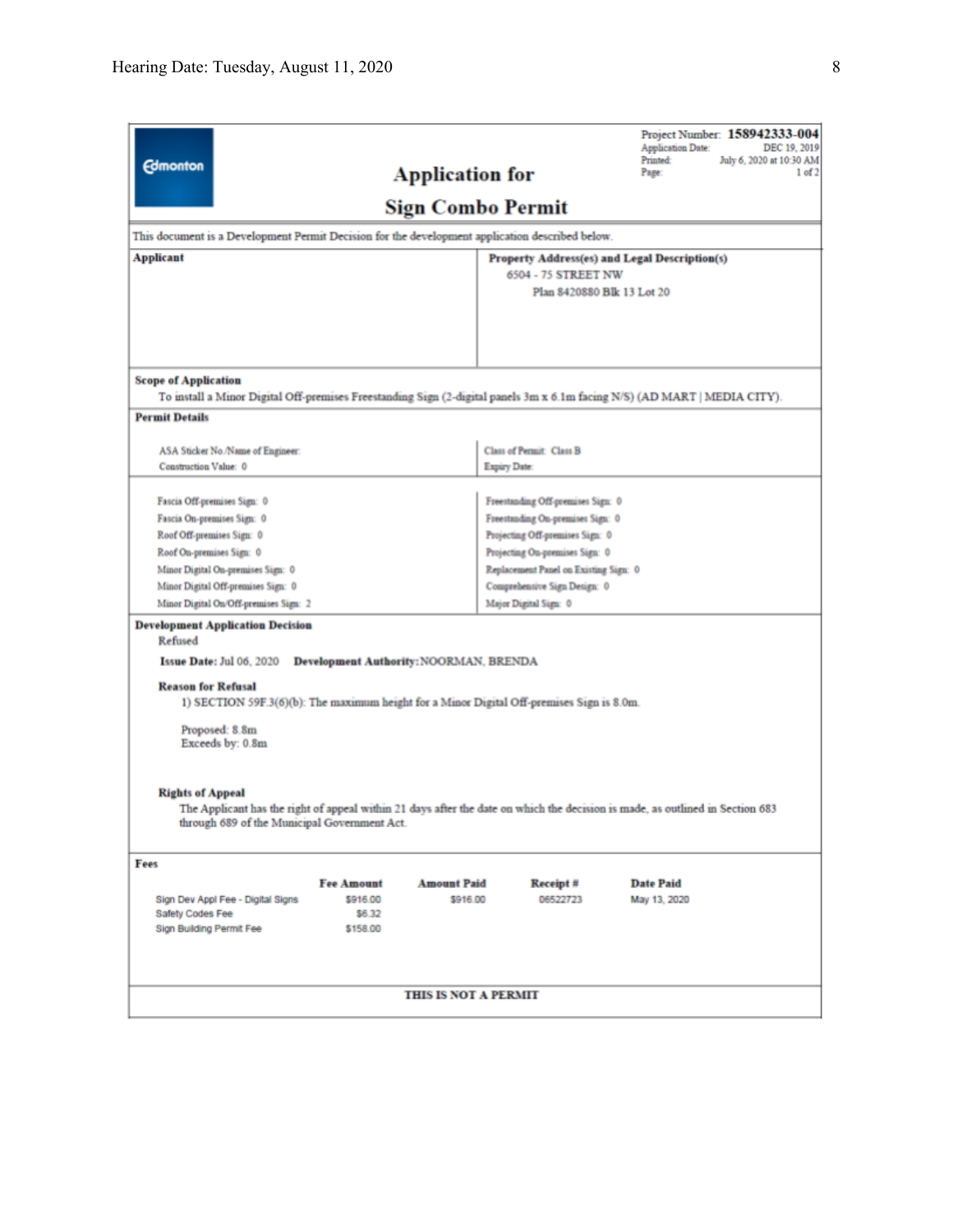| Fees<br><b>Fee Amount</b><br><b>Amount Paid</b><br>Receipt#<br><b>Date Paid</b><br>\$0.00<br>Total GST Amount:<br>Totals for Permit:<br>\$1,080.32<br>\$916.00<br>(\$164.32 outstanding)<br>THIS IS NOT A PERMIT | <b>Edmonton</b> | <b>Application for</b><br><b>Sign Combo Permit</b> | <b>Application Date:</b><br>Printed:<br>Page: | Project Number: 158942333-004<br>DEC 19, 2019<br>July 6, 2020 at 10:30 AM<br>$2$ of $2$ |
|------------------------------------------------------------------------------------------------------------------------------------------------------------------------------------------------------------------|-----------------|----------------------------------------------------|-----------------------------------------------|-----------------------------------------------------------------------------------------|
|                                                                                                                                                                                                                  |                 |                                                    |                                               |                                                                                         |
|                                                                                                                                                                                                                  |                 |                                                    |                                               |                                                                                         |
|                                                                                                                                                                                                                  |                 |                                                    |                                               |                                                                                         |
|                                                                                                                                                                                                                  |                 |                                                    |                                               |                                                                                         |
|                                                                                                                                                                                                                  |                 |                                                    |                                               |                                                                                         |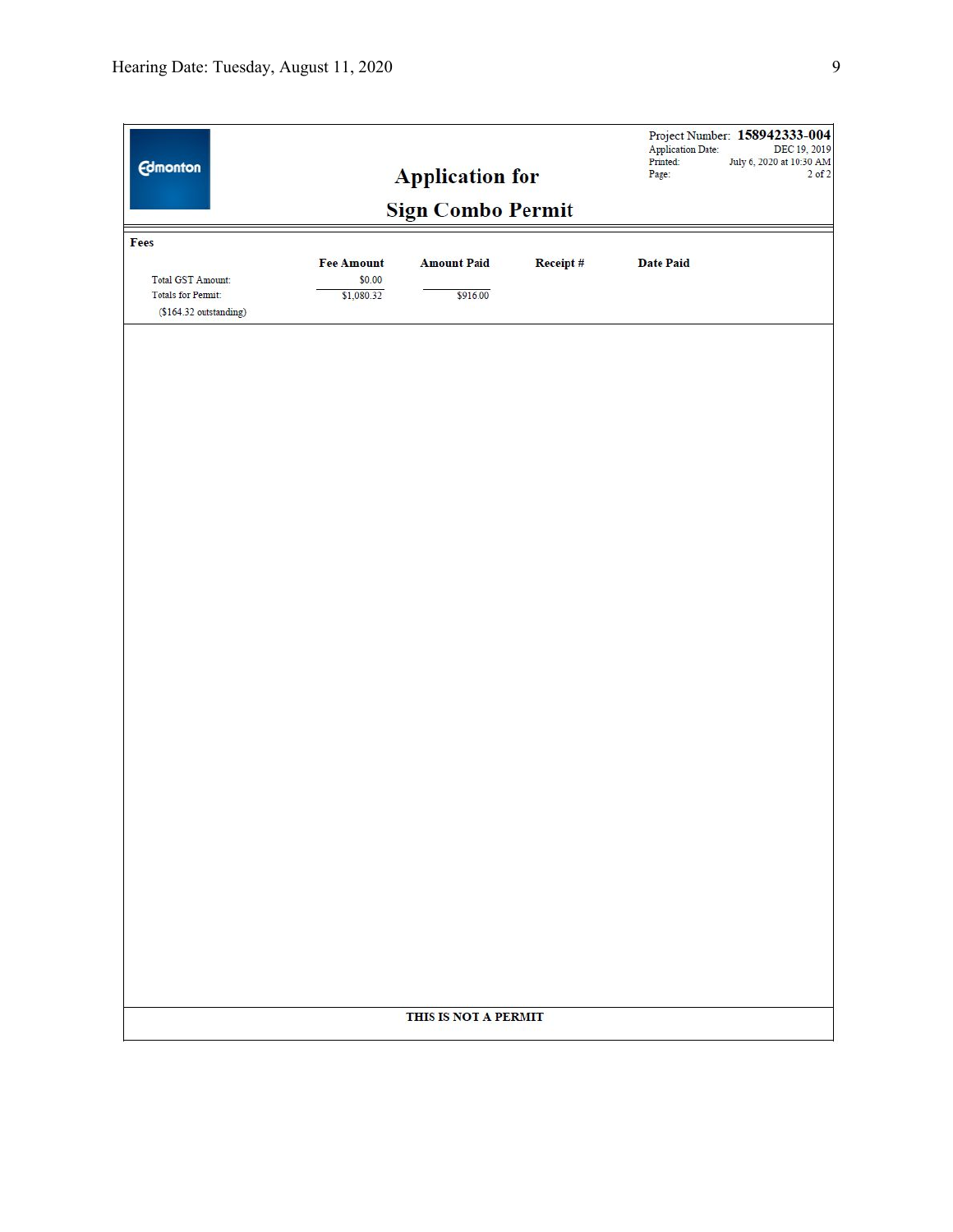

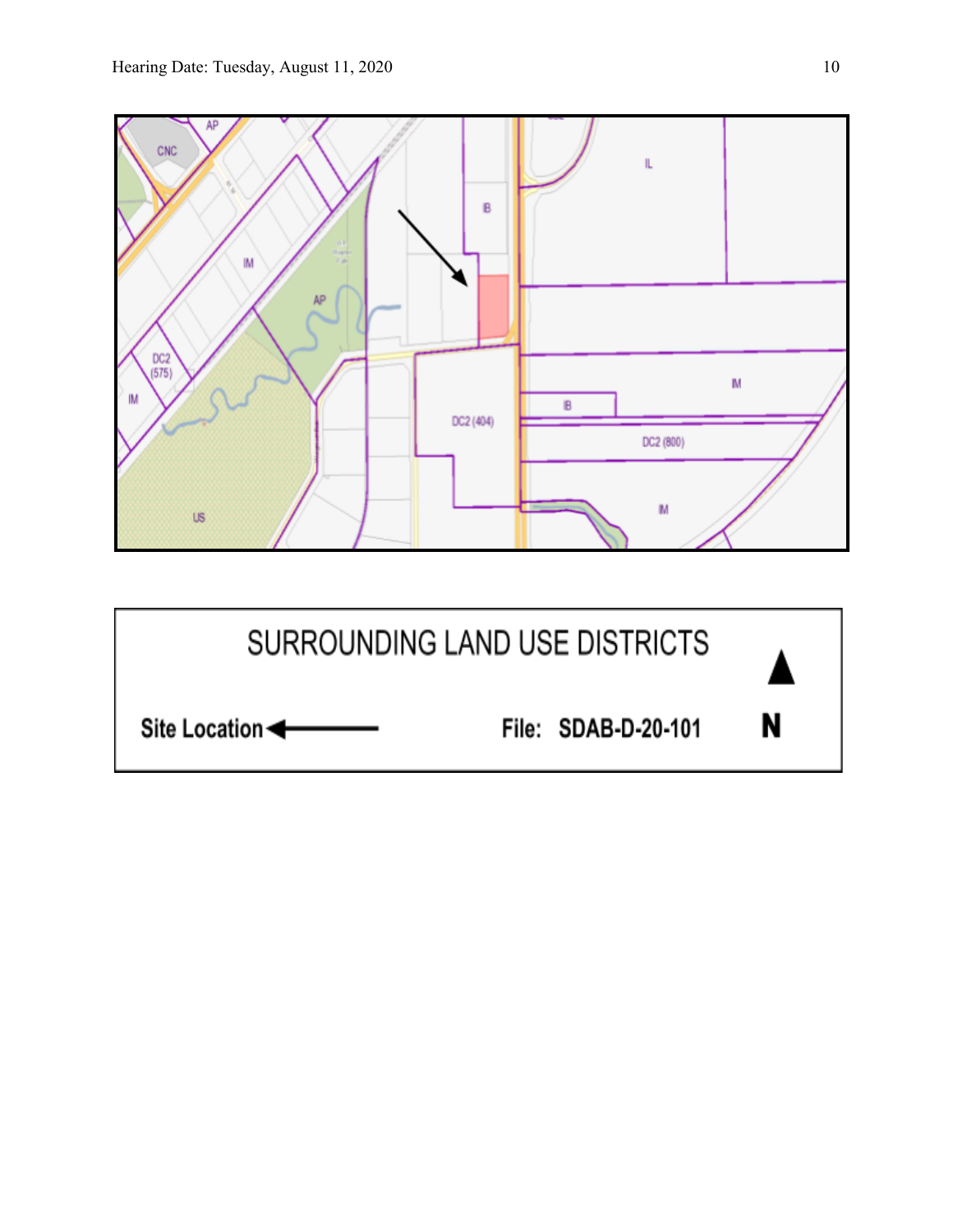#### ITEM II: 10:30 A.M. FILE: SDAB-D-20-106

|                                                          | AN APPEAL FROM THE DECISION OF THE DEVELOPMENT OFFICER      |
|----------------------------------------------------------|-------------------------------------------------------------|
| <b>APPELLANT:</b>                                        |                                                             |
| <b>APPLICATION NO.:</b>                                  | 365017477-002                                               |
| <b>APPLICATION TO:</b>                                   | Leave as built a Single Detached House                      |
| <b>DECISION OF THE</b><br>DEVELOPMENT AUTHORITY: Refused |                                                             |
| <b>DECISION DATE:</b>                                    | July 16, 2020                                               |
| <b>DATE OF APPEAL:</b>                                   | July 16, 2020                                               |
| MUNICIPAL DESCRIPTION<br>OF SUBJECT PROPERTY:            | 8314 - Mayday Link SW                                       |
| <b>LEGAL DESCRIPTION:</b>                                | Plan 1820076 Blk 2 Lot 22                                   |
| ZONE:                                                    | (DC1) Direct Development Control Provision - Bylaw<br>17656 |
| <b>OVERLAY:</b>                                          | N/A                                                         |
| <b>STATUTORY PLAN:</b>                                   | The Orchards at Ellerslie Neighbourhood Structure Plan      |
|                                                          |                                                             |

#### *Grounds for Appeal*

The Appellant provided the following reasons for appealing the decision of the Development Authority:

Required: The minimum Side Setback shall be 1.05 m, except that one Side Setback may be reduced to 0.75 m where the other Side Setback is a minimum of 1.05 m. (Reference Section DC1.17656(4)(vi)(II)).

Proposed Left Side Setback: 0.83 m Proposed Right Side Setback: 0.96 m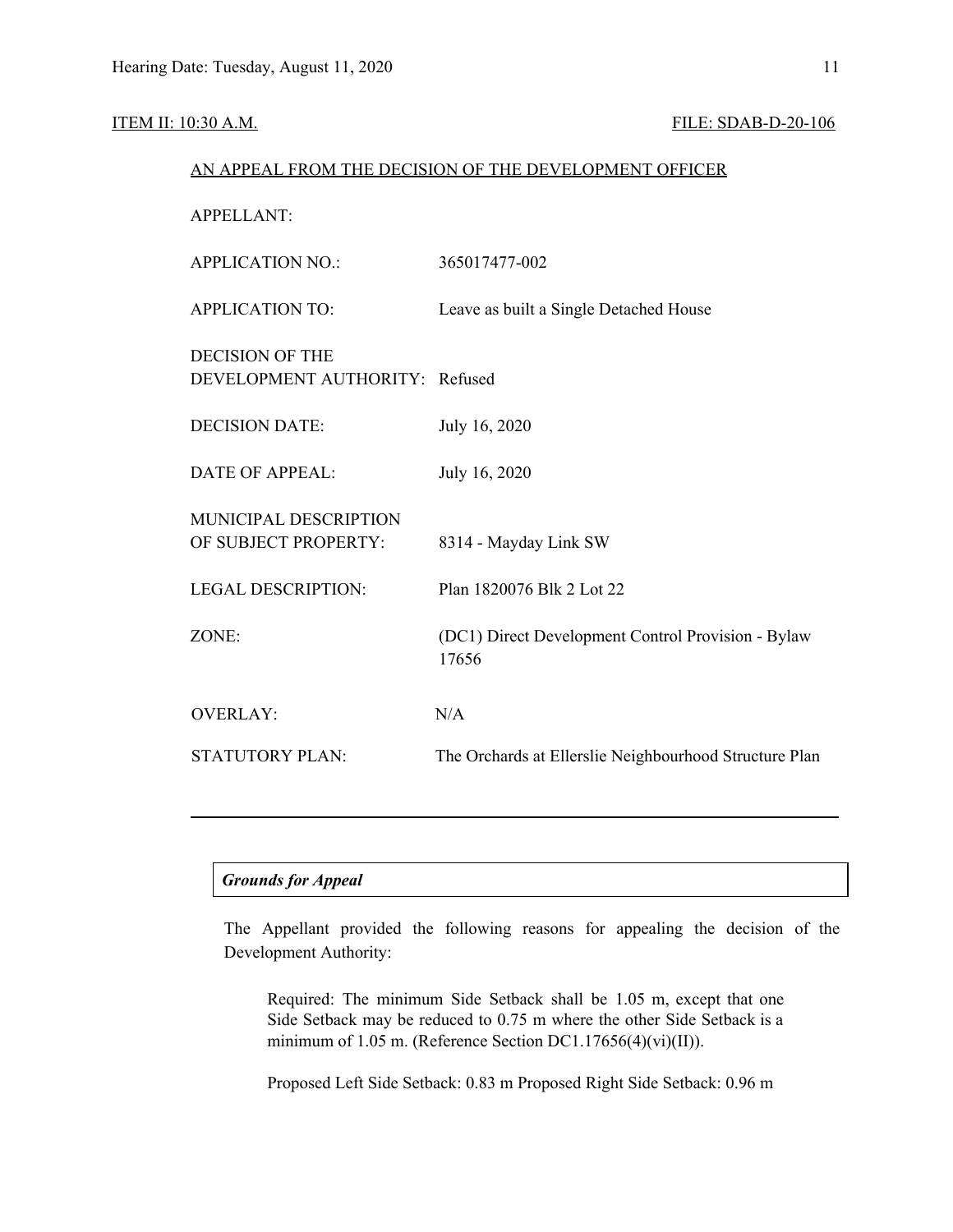As the variance is minor, we request to have the development approved.

#### *General Matters*

#### **Appeal Information:**

The *Municipal Government Act*, RSA 2000, c M-26 states the following:

#### **Grounds for Appeal**

**685(1)** If a development authority

- (a) fails or refuses to issue a development permit to a person,
- (b) issues a development permit subject to conditions, or
- (c) issues an order under section 645,

the person applying for the permit or affected by the order under section 645 may appeal to the subdivision and development appeal board.

**(2)** In addition to an applicant under subsection (1), any person affected by an order, decision or development permit made or issued by a development authority may appeal to the subdivision and development appeal board.

#### **Appeals**

**686(1)** A development appeal to a subdivision and development appeal board is commenced by filing a notice of the appeal, containing reasons, with the board,

- (a) in the case of an appeal made by a person referred to in section 685(1)
	- (i) with respect to an application for a development permit,
		- (A) within 21 days after the date on which the written decision is given under section 642, or
		- (B) if no decision is made with respect to the application within the 40-day period, or within any extension of that period under section 684, within 21 days after the date the period or extension expires,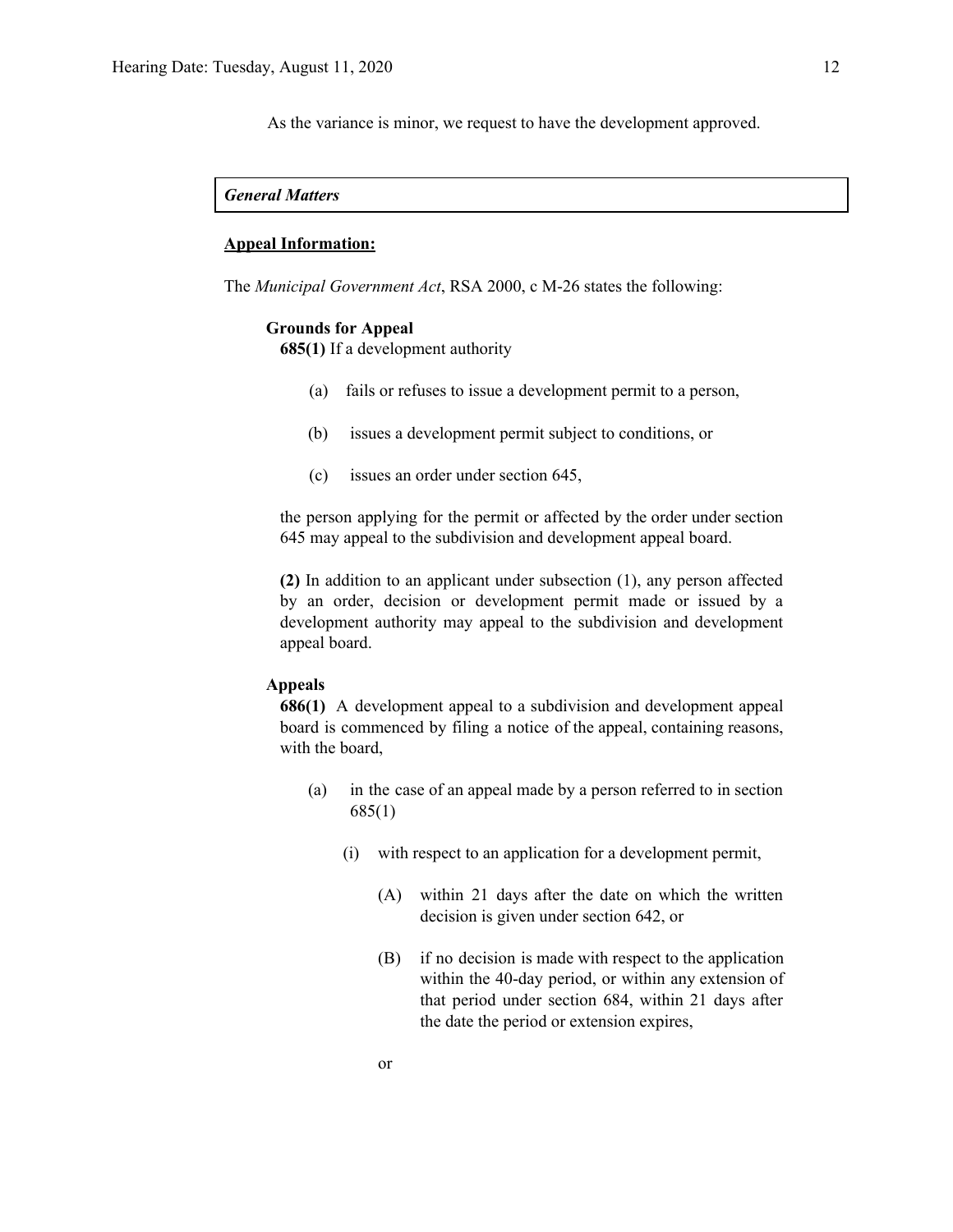- (ii) with respect to an order under section 645, within 21 days after the date on which the order is made, or
- (b) in the case of an appeal made by a person referred to in section 685(2), within 21 days after the date on which the notice of the issuance of the permit was given in accordance with the land use bylaw.

**685(4)** Despite subsections (1), (2) and (3), if a decision with respect to a development permit application in respect of a direct control district

- $(a)$  …
- (b) is made by a development authority, the appeal is limited to whether the development authority followed the directions of council, and if the subdivision and development appeal board finds that the development authority did not follow the directions it may, in accordance with the directions, substitute its decision for the development authority's decision.

### *General Provisions from the (DC1) Direct Development Control Provision - Bylaw 17656 ("DC1"):*

Under section 3.e, **Single Detached Housing** is a **Listed Use** in the **DC1**.

Section 4.c states:

The following development regulations shall apply as shown in Figure 1 to the development of Single Detached Housing:

...

...

- vi. The minimum Side Setback shall be 1.05 m, except that:
	- I. The minimum Side Setback abutting a public roadway other than a Lane shall be 2.4 m.
	- II. One Side Setback may be reduced to 0.75 m where the other Side Setback is a minimum of 1.05 m.

Section 1 states that the **General Purpose** of the **DC1** is:

to provide shallow lot Single Detached Housing uses with attached Garages that reduce the prominence of garages to the street and efficiently utilize undeveloped suburban areas.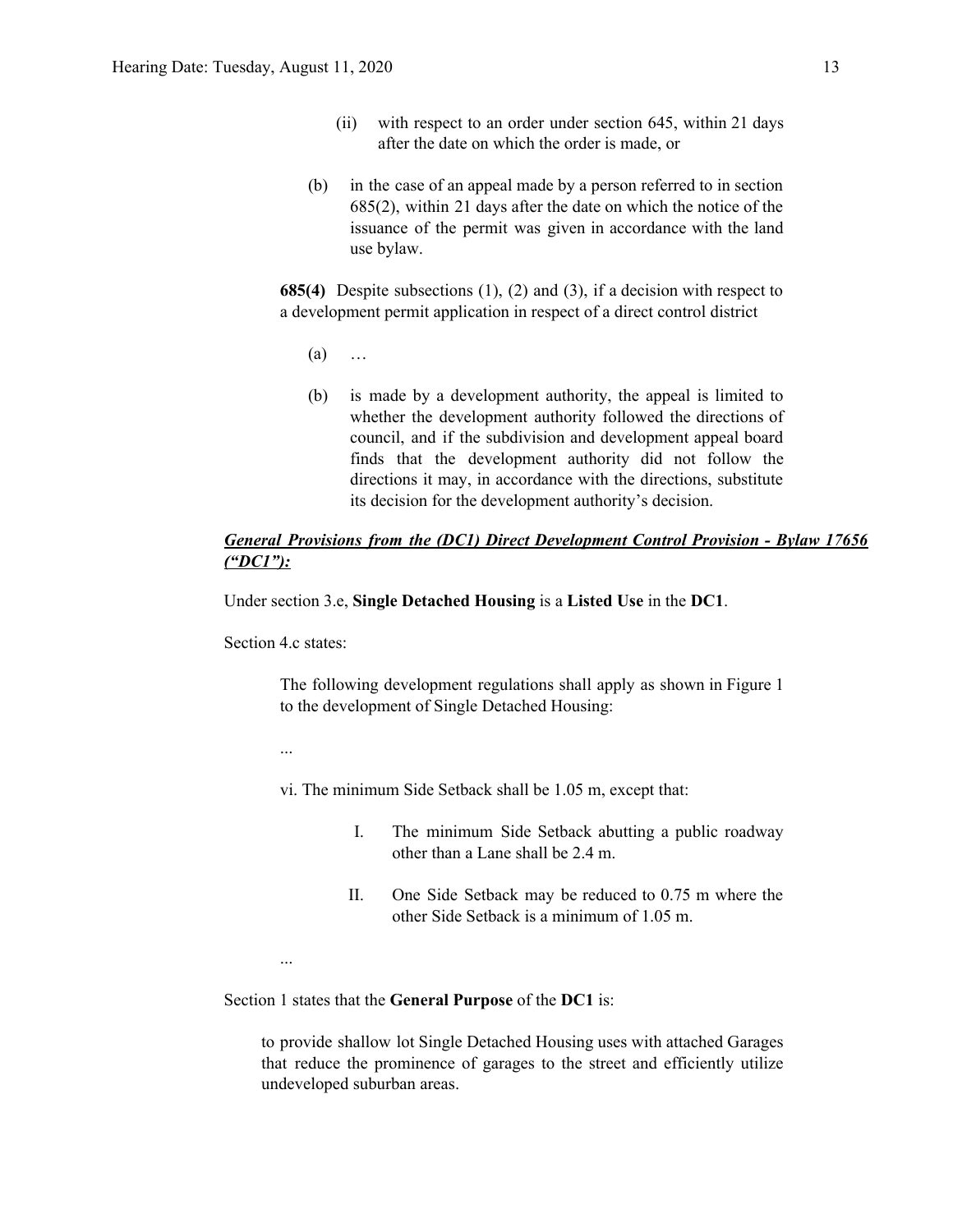#### **General Provisions from the** *Edmonton Zoning Bylaw 12800:*

Under section 7.2(8), **Single Detached Housing** means:

development consisting of a building containing one principal Dwelling which is separate from any other principal Dwelling or building. This Use includes Mobile Homes which conform to [Section](https://webdocs.edmonton.ca/InfraPlan/zoningbylaw/ZoningBylaw/Part1/Special_Land/78__Mobile_Homes.htm) 78 of this Bylaw.

Under section 6.1, **Side Setback** means:

the distance that a development or a specified portion of it, must be set back from a Side Lot Line. A Side Setback is not a Side Yard, Amenity Space or Separation Space.



*Side Setback*

#### **Development Officer's Determination**

**Required: The minimum Side Setback shall be 1.05 m, except that one Side Setback may be reduced to 0.75 m where the other Side Setback is a minimum of 1.05 m. (Reference Section DC1.17656(4)(vi)(II)).**

 $\mathcal{L}_\text{max}$  , and the contribution of the contribution of the contribution of the contribution of the contribution of the contribution of the contribution of the contribution of the contribution of the contribution of t

**Proposed Left Side Setback: 0.83 m Proposed Right Side Setback: 0.96 m**

[unedited]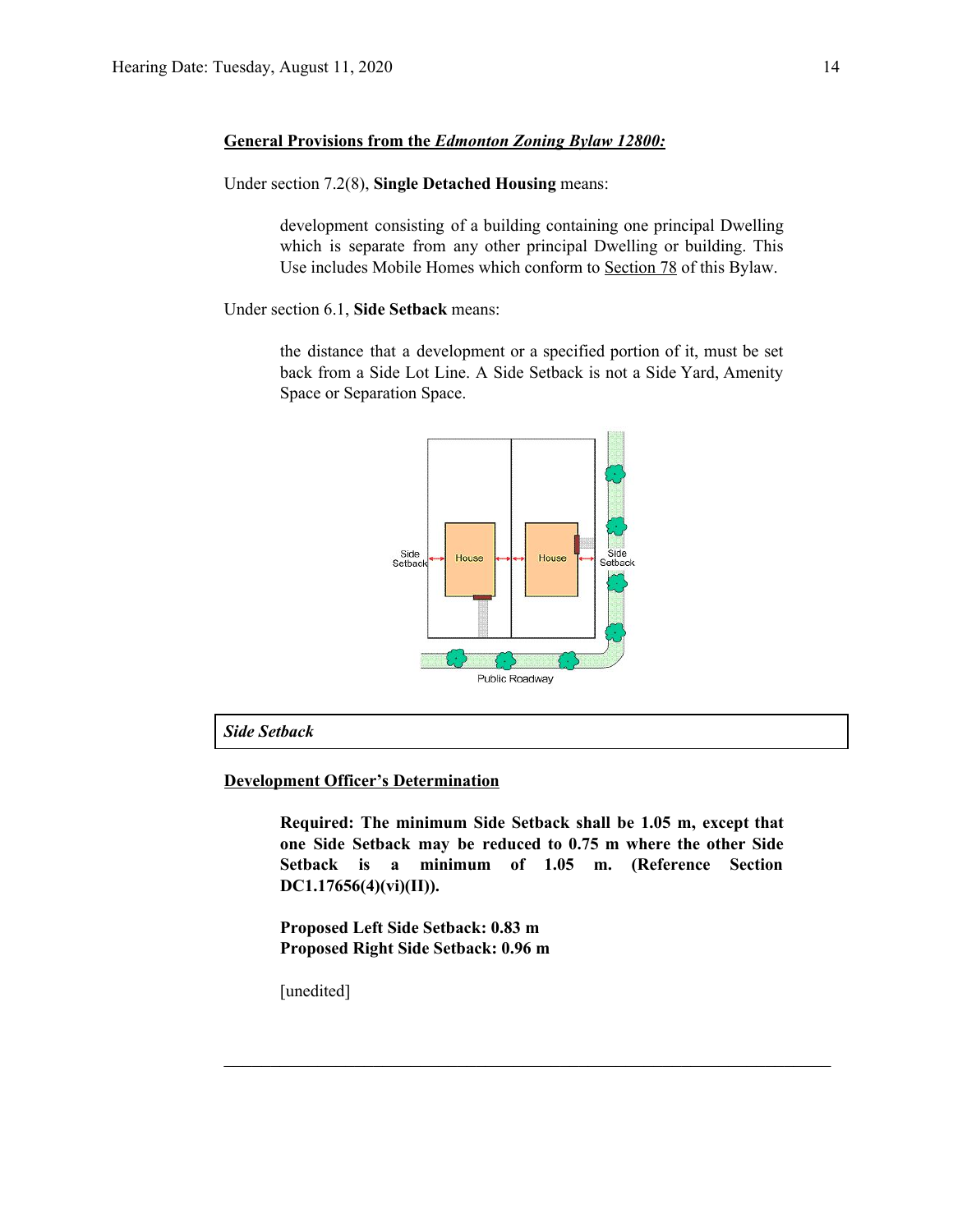## Notice to Applicant/Appellant

Provincial legislation requires that the Subdivision and Development Appeal Board issue its official decision in writing within fifteen days of the conclusion of the hearing.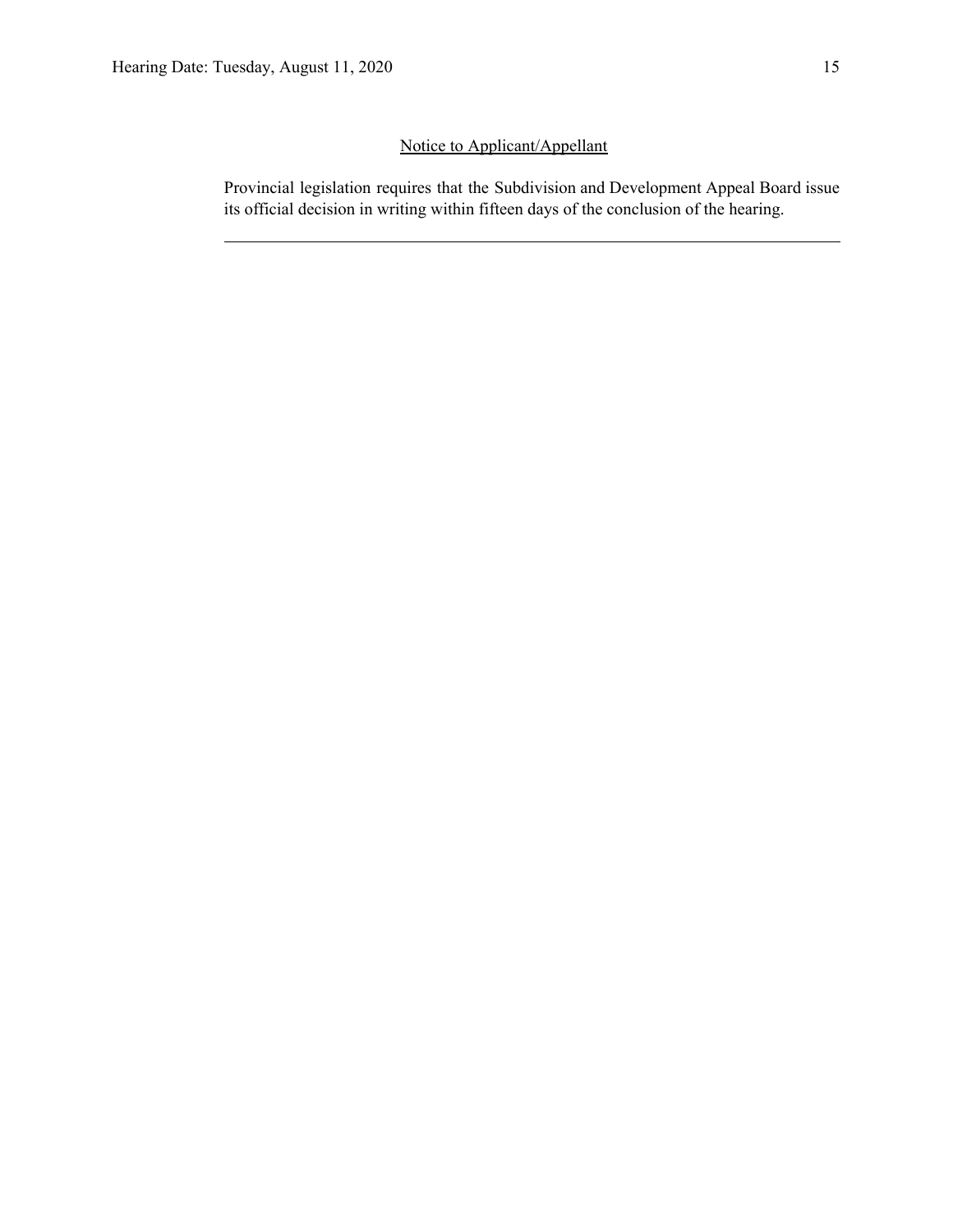| <b>Edmonton</b>                                                                                                                                                                                                                                                                                                                                                                                                                                                                                                                                                                                                |                    | <b>Application for</b>      | <b>Minor Development Permit</b>          | Project Number: 365017477-002<br><b>Application Date:</b><br>JUN 15, 2020<br><b>Printed:</b><br>July 16, 2020 at 5:20 PM<br>Page:<br>$1$ of $1$ |  |  |
|----------------------------------------------------------------------------------------------------------------------------------------------------------------------------------------------------------------------------------------------------------------------------------------------------------------------------------------------------------------------------------------------------------------------------------------------------------------------------------------------------------------------------------------------------------------------------------------------------------------|--------------------|-----------------------------|------------------------------------------|-------------------------------------------------------------------------------------------------------------------------------------------------|--|--|
| This document is a Development Permit Decision for the development application described below.                                                                                                                                                                                                                                                                                                                                                                                                                                                                                                                |                    |                             |                                          |                                                                                                                                                 |  |  |
| <b>Applicant</b>                                                                                                                                                                                                                                                                                                                                                                                                                                                                                                                                                                                               |                    |                             |                                          | Property Address(es) and Legal Description(s)                                                                                                   |  |  |
|                                                                                                                                                                                                                                                                                                                                                                                                                                                                                                                                                                                                                |                    |                             | 8314 - MAYDAY LINK SW                    |                                                                                                                                                 |  |  |
|                                                                                                                                                                                                                                                                                                                                                                                                                                                                                                                                                                                                                |                    |                             | Plan 1820076 Blk 2 Lot 22                |                                                                                                                                                 |  |  |
|                                                                                                                                                                                                                                                                                                                                                                                                                                                                                                                                                                                                                |                    |                             |                                          |                                                                                                                                                 |  |  |
| <b>Scope of Application</b>                                                                                                                                                                                                                                                                                                                                                                                                                                                                                                                                                                                    |                    |                             |                                          |                                                                                                                                                 |  |  |
| To leave as built a Single Detached House.                                                                                                                                                                                                                                                                                                                                                                                                                                                                                                                                                                     |                    |                             |                                          |                                                                                                                                                 |  |  |
| <b>Permit Details</b>                                                                                                                                                                                                                                                                                                                                                                                                                                                                                                                                                                                          |                    |                             |                                          |                                                                                                                                                 |  |  |
| # of Dwelling Units Add/Remove: 0                                                                                                                                                                                                                                                                                                                                                                                                                                                                                                                                                                              |                    |                             | # of Primary Dwelling Units To Construct |                                                                                                                                                 |  |  |
| # of Secondary Suite Dwelling Units To Construct:                                                                                                                                                                                                                                                                                                                                                                                                                                                                                                                                                              |                    |                             | Class of Permit: Class B                 |                                                                                                                                                 |  |  |
| Client File Reference Number:                                                                                                                                                                                                                                                                                                                                                                                                                                                                                                                                                                                  |                    |                             | Lot Grading Needed?:                     |                                                                                                                                                 |  |  |
| Minor Dev. Application Fee: Leave as Built Single<br>Detached House                                                                                                                                                                                                                                                                                                                                                                                                                                                                                                                                            |                    |                             | New Sewer Service Required: N/A          |                                                                                                                                                 |  |  |
| Secondary Suite Included ?: N                                                                                                                                                                                                                                                                                                                                                                                                                                                                                                                                                                                  |                    |                             | Stat. Plan Overlay/Annex Area: (none)    |                                                                                                                                                 |  |  |
| Issue Date: Jul 16, 2020<br><b>Development Authority: FOLKMAN, JEREMY</b><br><b>Reason for Refusal</b><br>Required: The minimum Side Setback shall be 1.05 m, except that one Side Setback may be reduced to 0.75 m where the other Side<br>Setback is a minimum of 1.05 m. (Reference Section DC1.17656(4)(vi)(II)).<br>Proposed Left Side Setback: 0.83 m<br>Proposed Right Side Setback: 0.96 m<br><b>Rights of Appeal</b><br>The Applicant has the right of appeal within 21 days after the date on which the decision is made, as outlined in Section 683<br>through 689 of the Municipal Government Act. |                    |                             |                                          |                                                                                                                                                 |  |  |
| Fees                                                                                                                                                                                                                                                                                                                                                                                                                                                                                                                                                                                                           |                    |                             |                                          |                                                                                                                                                 |  |  |
|                                                                                                                                                                                                                                                                                                                                                                                                                                                                                                                                                                                                                | <b>Fee Amount</b>  | <b>Amount Paid</b>          | Receipt #                                | <b>Date Paid</b>                                                                                                                                |  |  |
| Dev. Application Fee<br>Total GST Amount:                                                                                                                                                                                                                                                                                                                                                                                                                                                                                                                                                                      | \$170.00<br>\$0.00 | \$170.00                    | 06567664                                 | Jun 15, 2020                                                                                                                                    |  |  |
| <b>Totals for Permit:</b>                                                                                                                                                                                                                                                                                                                                                                                                                                                                                                                                                                                      | \$170.00           | \$170.00                    |                                          |                                                                                                                                                 |  |  |
|                                                                                                                                                                                                                                                                                                                                                                                                                                                                                                                                                                                                                |                    | <b>THIS IS NOT A PERMIT</b> |                                          |                                                                                                                                                 |  |  |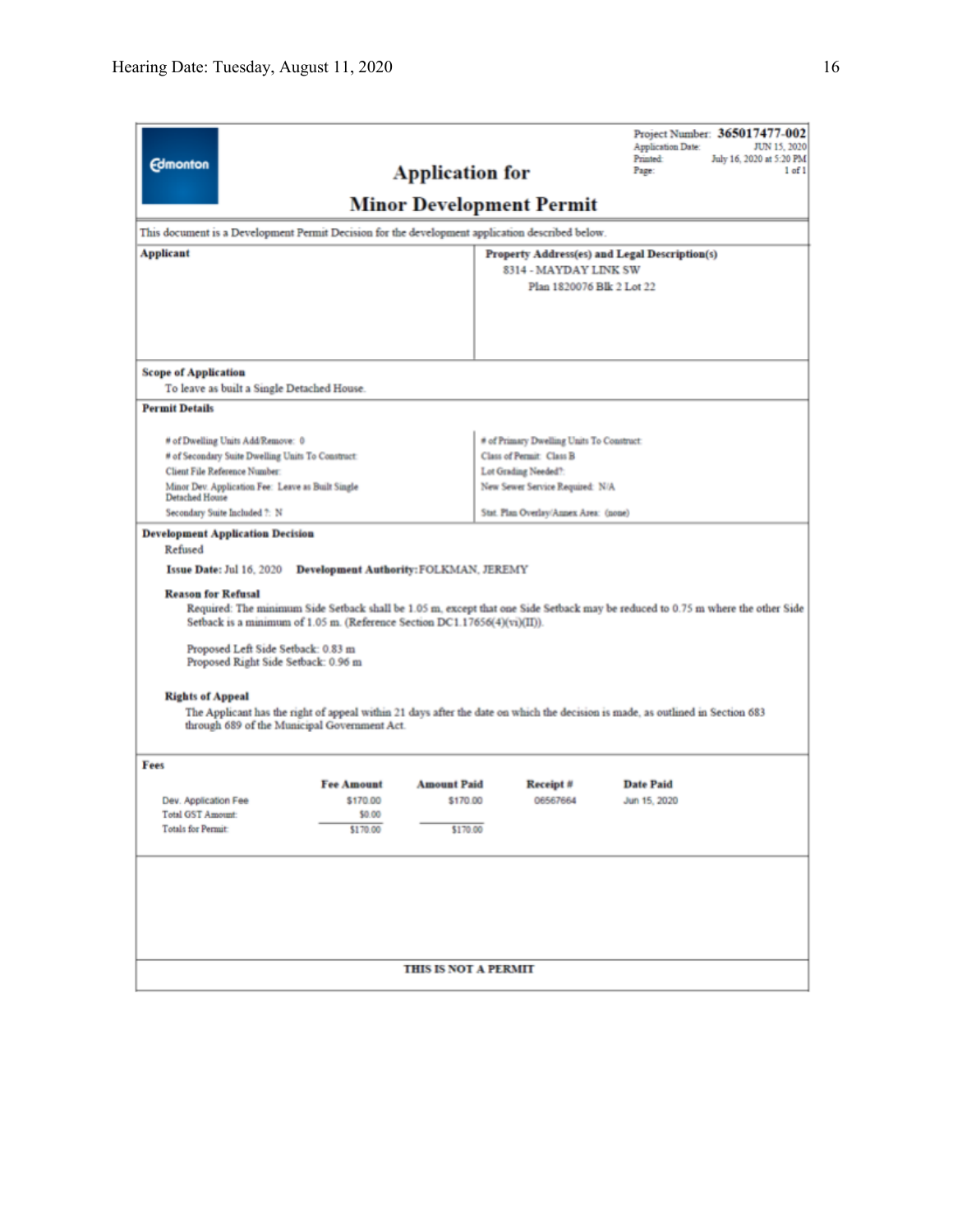

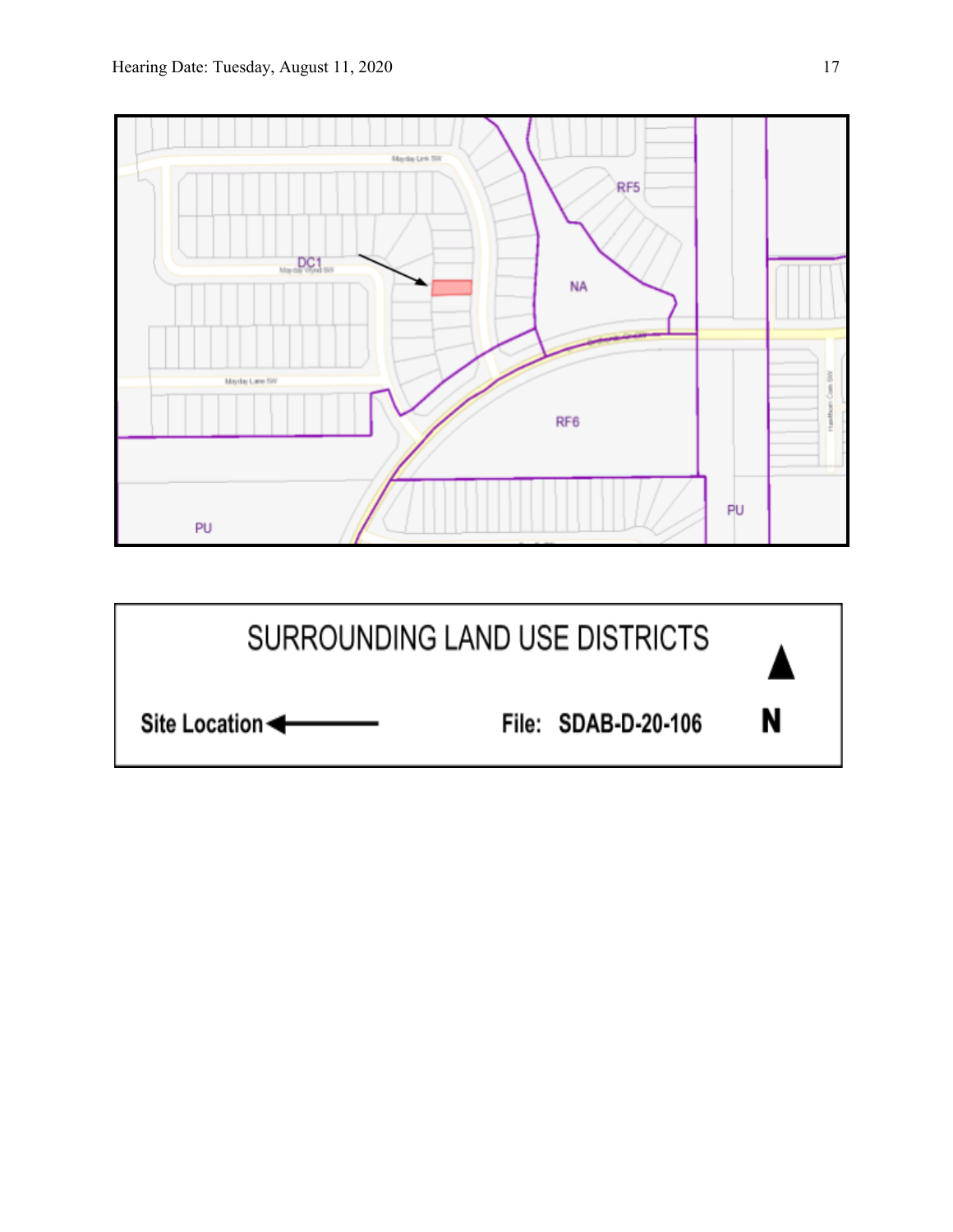#### ITEM III: 10:30 A.M. FILE: SDAB-D-20-105

|                                                          | AN APPEAL FROM THE DECISION OF THE DEVELOPMENT OFFICER      |
|----------------------------------------------------------|-------------------------------------------------------------|
| <b>APPELLANT:</b>                                        |                                                             |
| <b>APPLICATION NO.:</b>                                  | 365019393-002                                               |
| <b>APPLICATION TO:</b>                                   | Leave as built a Single Detached House                      |
| <b>DECISION OF THE</b><br>DEVELOPMENT AUTHORITY: Refused |                                                             |
| <b>DECISION DATE:</b>                                    | July 16, 2020                                               |
| <b>DATE OF APPEAL:</b>                                   | July 16, 2020                                               |
| MUNICIPAL DESCRIPTION<br>OF SUBJECT PROPERTY:            | 8722 - Mayday Lane SW                                       |
| <b>LEGAL DESCRIPTION:</b>                                | Plan 1820076 Blk 3 Lot 29                                   |
| ZONE:                                                    | (DC1) Direct Development Control Provision - Bylaw<br>17656 |
| <b>OVERLAY:</b>                                          | N/A                                                         |
| <b>STATUTORY PLAN:</b>                                   | The Orchards at Ellerslie Neighbourhood Structure Plan      |
|                                                          |                                                             |

#### *Grounds for Appeal*

The Appellant provided the following reasons for appealing the decision of the Development Authority:

Required: The minimum Side Setback shall be 1.05 m, except that one Side Setback may be reduced to 0.75 m where the other Side Setback is a minimum of 1.05 m. (Reference Section DC1.17656(4)(vi)(II)).

Proposed Left Side Setback: 0.90 m Proposed Right Side Setback: 0.84 m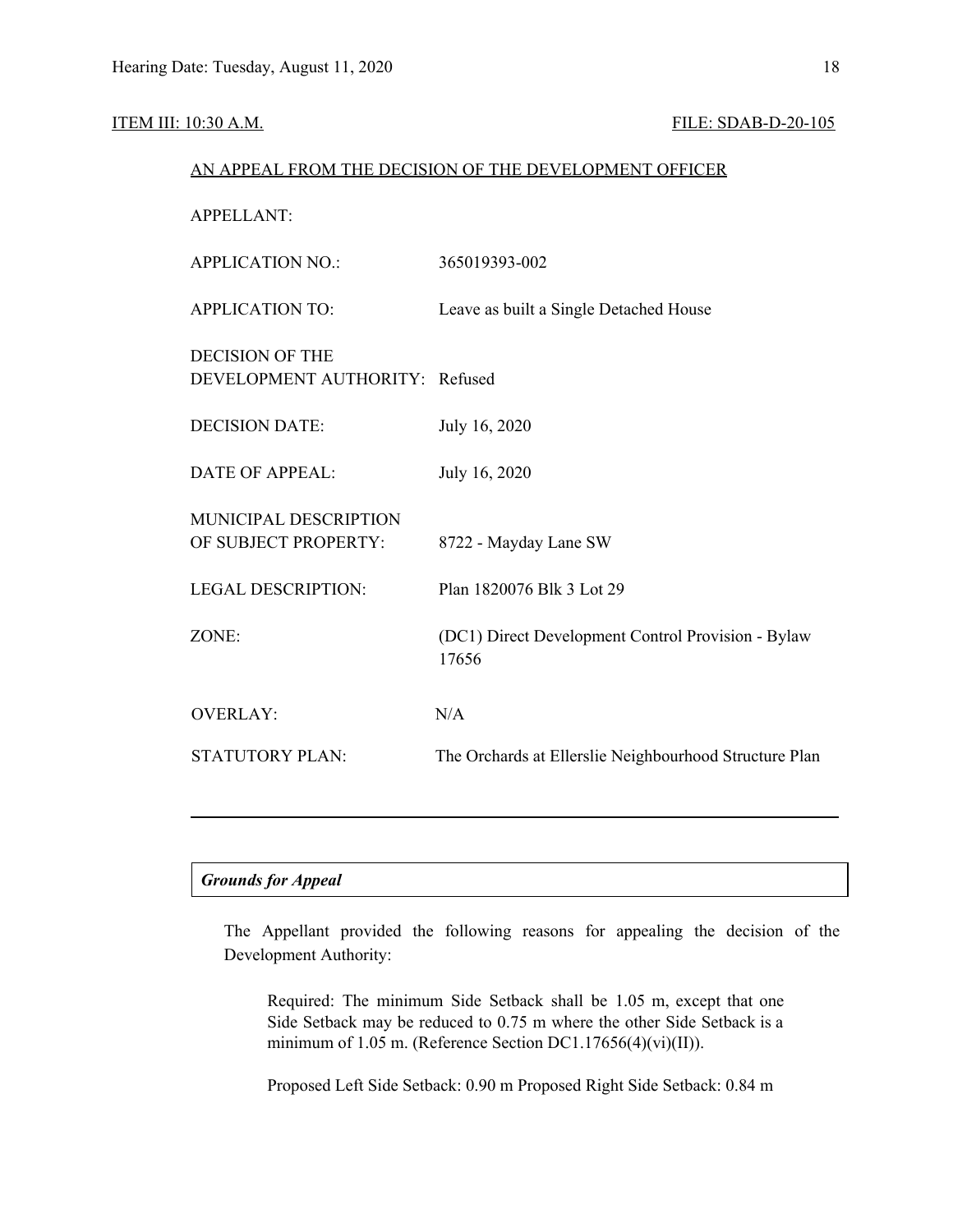As the variance is minor, we would request that we be granted the development approval.

#### *General Matters*

#### **Appeal Information:**

The *Municipal Government Act*, RSA 2000, c M-26 states the following:

#### **Grounds for Appeal**

**685(1)** If a development authority

- (a) fails or refuses to issue a development permit to a person,
- (b) issues a development permit subject to conditions, or
- (c) issues an order under section 645,

the person applying for the permit or affected by the order under section 645 may appeal to the subdivision and development appeal board.

**(2)** In addition to an applicant under subsection (1), any person affected by an order, decision or development permit made or issued by a development authority may appeal to the subdivision and development appeal board.

#### **Appeals**

**686(1)** A development appeal to a subdivision and development appeal board is commenced by filing a notice of the appeal, containing reasons, with the board,

- (a) in the case of an appeal made by a person referred to in section 685(1)
	- (i) with respect to an application for a development permit,
		- (A) within 21 days after the date on which the written decision is given under section 642, or
		- (B) if no decision is made with respect to the application within the 40-day period, or within any extension of that period under section 684, within 21 days after the date the period or extension expires,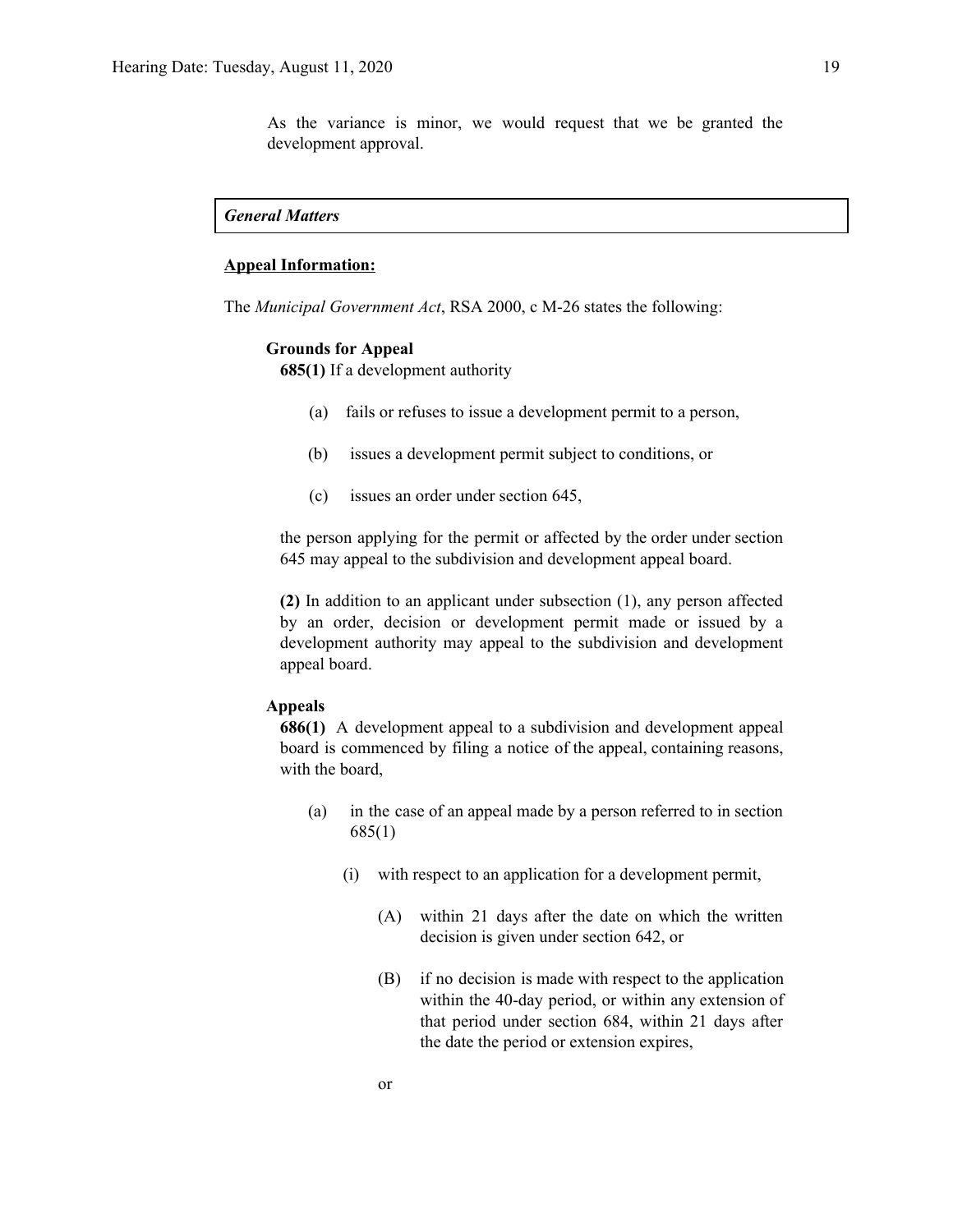- (ii) with respect to an order under section 645, within 21 days after the date on which the order is made, or
- (b) in the case of an appeal made by a person referred to in section 685(2), within 21 days after the date on which the notice of the issuance of the permit was given in accordance with the land use bylaw.

**685(4)** Despite subsections (1), (2) and (3), if a decision with respect to a development permit application in respect of a direct control district

- $(a)$  …
- (b) is made by a development authority, the appeal is limited to whether the development authority followed the directions of council, and if the subdivision and development appeal board finds that the development authority did not follow the directions it may, in accordance with the directions, substitute its decision for the development authority's decision.

### *General Provisions from the (DC1) Direct Development Control Provision - Bylaw 17656 ("DC1"):*

Under section 3.e, **Single Detached Housing** is a **Listed Use** in the **DC1**.

Section 4.c states:

The following development regulations shall apply as shown in Figure 1 to the development of Single Detached Housing:

...

...

- vi. The minimum Side Setback shall be 1.05 m, except that:
	- I. The minimum Side Setback abutting a public roadway other than a Lane shall be 2.4 m.
	- II. One Side Setback may be reduced to 0.75 m where the other Side Setback is a minimum of 1.05 m.

Section 1 states that the **General Purpose** of the **DC1** is:

to provide shallow lot Single Detached Housing uses with attached Garages that reduce the prominence of garages to the street and efficiently utilize undeveloped suburban areas.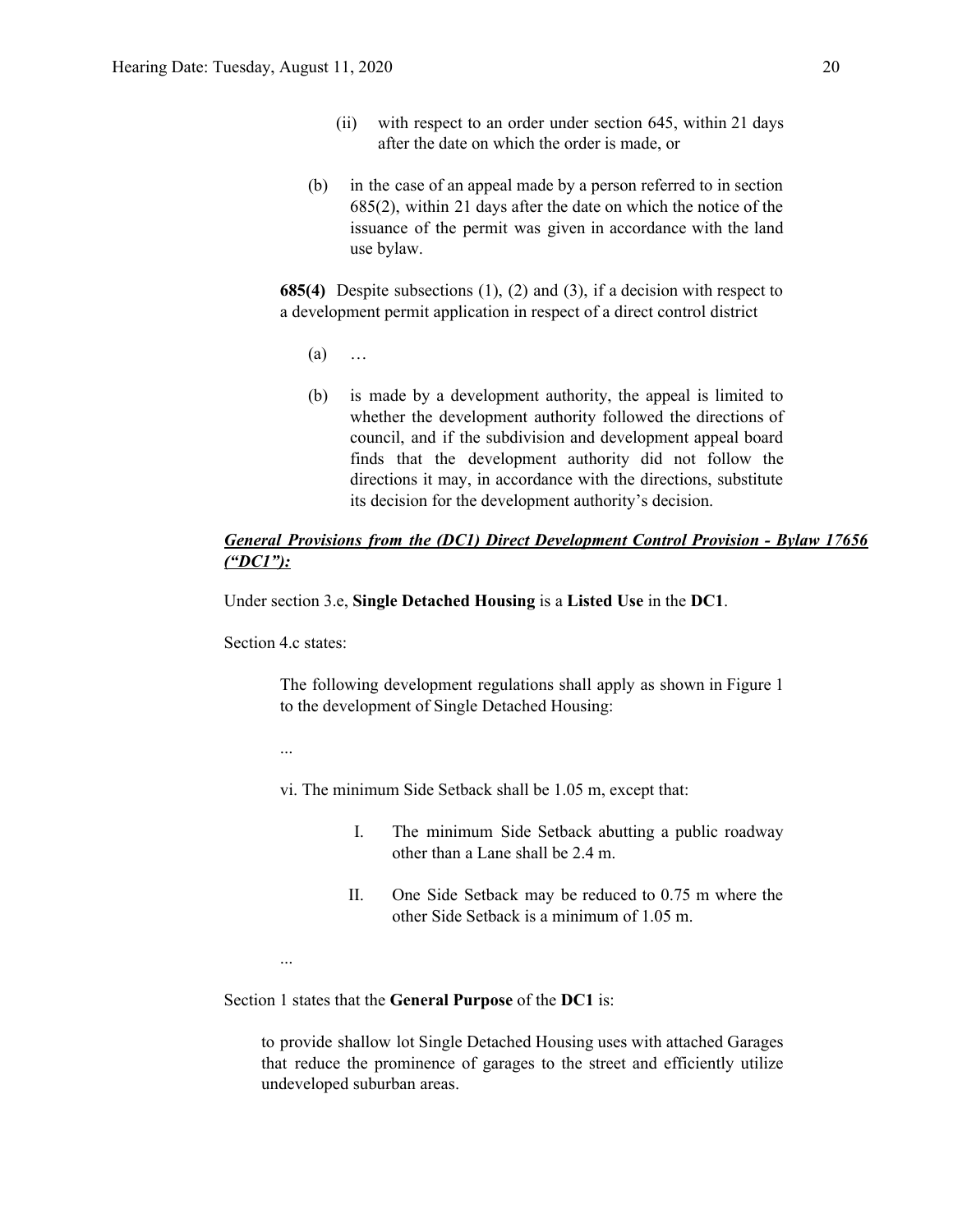### **General Provisions from the** *Edmonton Zoning Bylaw 12800:*

Under section 7.2(8), **Single Detached Housing** means:

development consisting of a building containing one principal Dwelling which is separate from any other principal Dwelling or building. This Use includes Mobile Homes which conform to [Section](https://webdocs.edmonton.ca/InfraPlan/zoningbylaw/ZoningBylaw/Part1/Special_Land/78__Mobile_Homes.htm) 78 of this Bylaw.

Under section 6.1, **Side Setback** means:

the distance that a development or a specified portion of it, must be set back from a Side Lot Line. A Side Setback is not a Side Yard, Amenity Space or Separation Space.



*Side Setback*

#### **Development Officer's Determination**

**Required: The minimum Side Setback shall be 1.05 m, except that one Side Setback may be reduced to 0.75 m where the other Side Setback is a minimum of 1.05 m. (Reference Section DC1.17656(4)(vi)(II)).**

 $\mathcal{L}_\text{max}$  , and the contribution of the contribution of the contribution of the contribution of the contribution of the contribution of the contribution of the contribution of the contribution of the contribution of t

**Proposed Left Side Setback: 0.90 m Proposed Right Side Setback: 0.84 m**

[unedited]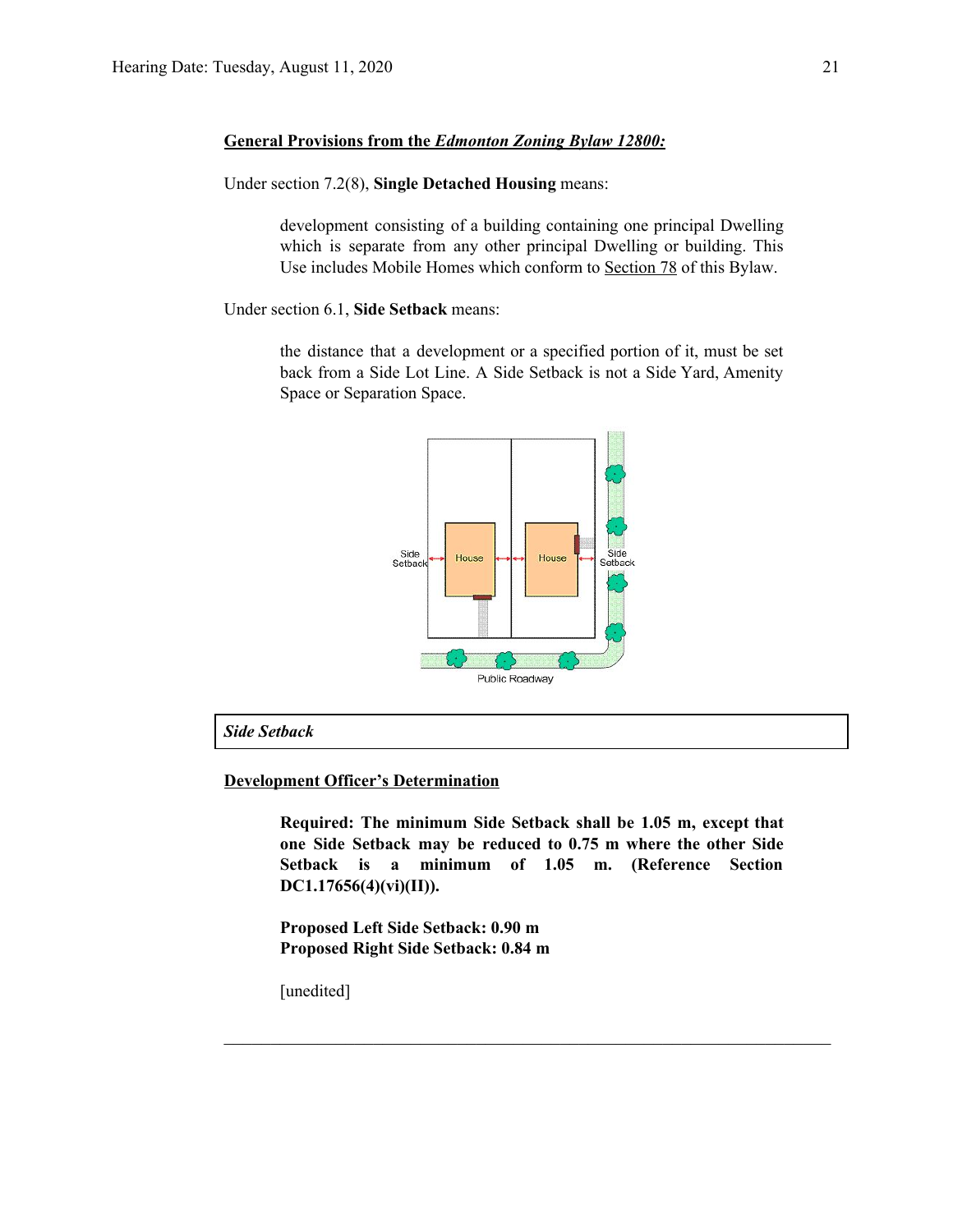## Notice to Applicant/Appellant

Provincial legislation requires that the Subdivision and Development Appeal Board issue its official decision in writing within fifteen days of the conclusion of the hearing.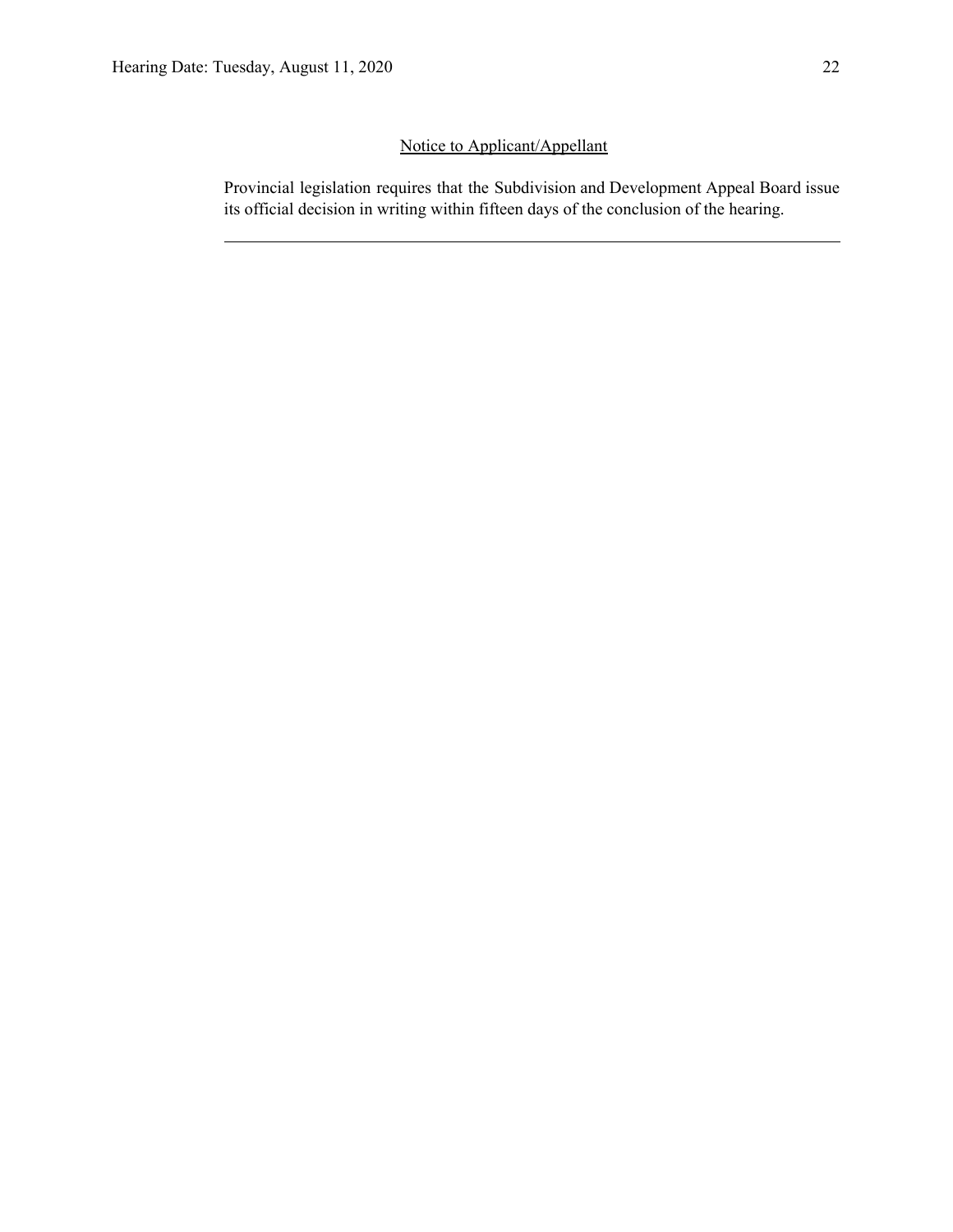| <b>Edmonton</b>                                                         |                                                                                                                                                                                                                                    |                                               | <b>Application for</b> | <b>Minor Development Permit</b>                                                                 | Project Number: 365019393-002<br><b>Application Date:</b><br>JUN 15, 2020<br>Printed:<br>July 16, 2020 at 5:31 PM<br>Page:<br>$1$ of $1$                                                                                                                        |  |  |
|-------------------------------------------------------------------------|------------------------------------------------------------------------------------------------------------------------------------------------------------------------------------------------------------------------------------|-----------------------------------------------|------------------------|-------------------------------------------------------------------------------------------------|-----------------------------------------------------------------------------------------------------------------------------------------------------------------------------------------------------------------------------------------------------------------|--|--|
|                                                                         |                                                                                                                                                                                                                                    |                                               |                        | This document is a Development Permit Decision for the development application described below. |                                                                                                                                                                                                                                                                 |  |  |
| Applicant                                                               |                                                                                                                                                                                                                                    |                                               |                        |                                                                                                 |                                                                                                                                                                                                                                                                 |  |  |
|                                                                         | Property Address(es) and Legal Description(s)<br>8722 - MAYDAY LANE SW                                                                                                                                                             |                                               |                        |                                                                                                 |                                                                                                                                                                                                                                                                 |  |  |
|                                                                         |                                                                                                                                                                                                                                    |                                               |                        |                                                                                                 | Plan 1820076 Blk 3 Lot 29                                                                                                                                                                                                                                       |  |  |
|                                                                         |                                                                                                                                                                                                                                    |                                               |                        |                                                                                                 |                                                                                                                                                                                                                                                                 |  |  |
| <b>Scope of Application</b>                                             |                                                                                                                                                                                                                                    |                                               |                        |                                                                                                 |                                                                                                                                                                                                                                                                 |  |  |
|                                                                         | To leave as built a Single Detached House.                                                                                                                                                                                         |                                               |                        |                                                                                                 |                                                                                                                                                                                                                                                                 |  |  |
| <b>Permit Details</b>                                                   |                                                                                                                                                                                                                                    |                                               |                        |                                                                                                 |                                                                                                                                                                                                                                                                 |  |  |
|                                                                         | # of Dwelling Units Add/Remove: 0                                                                                                                                                                                                  |                                               |                        | # of Primary Dwelling Units To Construct:                                                       |                                                                                                                                                                                                                                                                 |  |  |
|                                                                         | # of Secondary Suite Dwelling Units To Construct:                                                                                                                                                                                  |                                               |                        | Class of Permit: Class B                                                                        |                                                                                                                                                                                                                                                                 |  |  |
| Client File Reference Number:                                           |                                                                                                                                                                                                                                    |                                               |                        | Lot Grading Needed?:                                                                            |                                                                                                                                                                                                                                                                 |  |  |
| <b>Detached House</b>                                                   | Minor Dev. Application Fee: Leave as Built Single                                                                                                                                                                                  |                                               |                        | New Sewer Service Required: N/A                                                                 |                                                                                                                                                                                                                                                                 |  |  |
| Secondary Suite Included ?: N                                           |                                                                                                                                                                                                                                    |                                               |                        | Stat. Plan Overlay/Annex Area: (none)                                                           |                                                                                                                                                                                                                                                                 |  |  |
| Refused<br><b>Reason for Refusal</b><br><b>Rights of Appeal</b><br>Fees | Issue Date: Jul 16, 2020<br>Setback is a minimum of 1.05 m. (Reference Section DC1.17656(4)(vi)(II)).<br>Proposed Left Side Setback: 0.90 m<br>Proposed Right Side Setback: 0.84 m<br>through 689 of the Municipal Government Act. | <b>Development Authority: FOLKMAN, JEREMY</b> |                        |                                                                                                 | Required: The minimum Side Setback shall be 1.05 m, except that one Side Setback may be reduced to 0.75 m where the other Side<br>The Applicant has the right of appeal within 21 days after the date on which the decision is made, as outlined in Section 683 |  |  |
|                                                                         |                                                                                                                                                                                                                                    | <b>Fee Amount</b>                             | <b>Amount Paid</b>     | Receipt#                                                                                        | <b>Date Paid</b>                                                                                                                                                                                                                                                |  |  |
| Dev. Application Fee                                                    |                                                                                                                                                                                                                                    | \$170.00                                      | \$170.00               | 06568100                                                                                        | Jun 15, 2020                                                                                                                                                                                                                                                    |  |  |
| Total GST Amount:                                                       |                                                                                                                                                                                                                                    | \$0.00                                        |                        |                                                                                                 |                                                                                                                                                                                                                                                                 |  |  |
| <b>Totals for Permit:</b>                                               |                                                                                                                                                                                                                                    | \$170.00                                      | \$170.00               |                                                                                                 |                                                                                                                                                                                                                                                                 |  |  |
|                                                                         |                                                                                                                                                                                                                                    |                                               | THIS IS NOT A PERMIT   |                                                                                                 |                                                                                                                                                                                                                                                                 |  |  |
|                                                                         |                                                                                                                                                                                                                                    |                                               |                        |                                                                                                 |                                                                                                                                                                                                                                                                 |  |  |